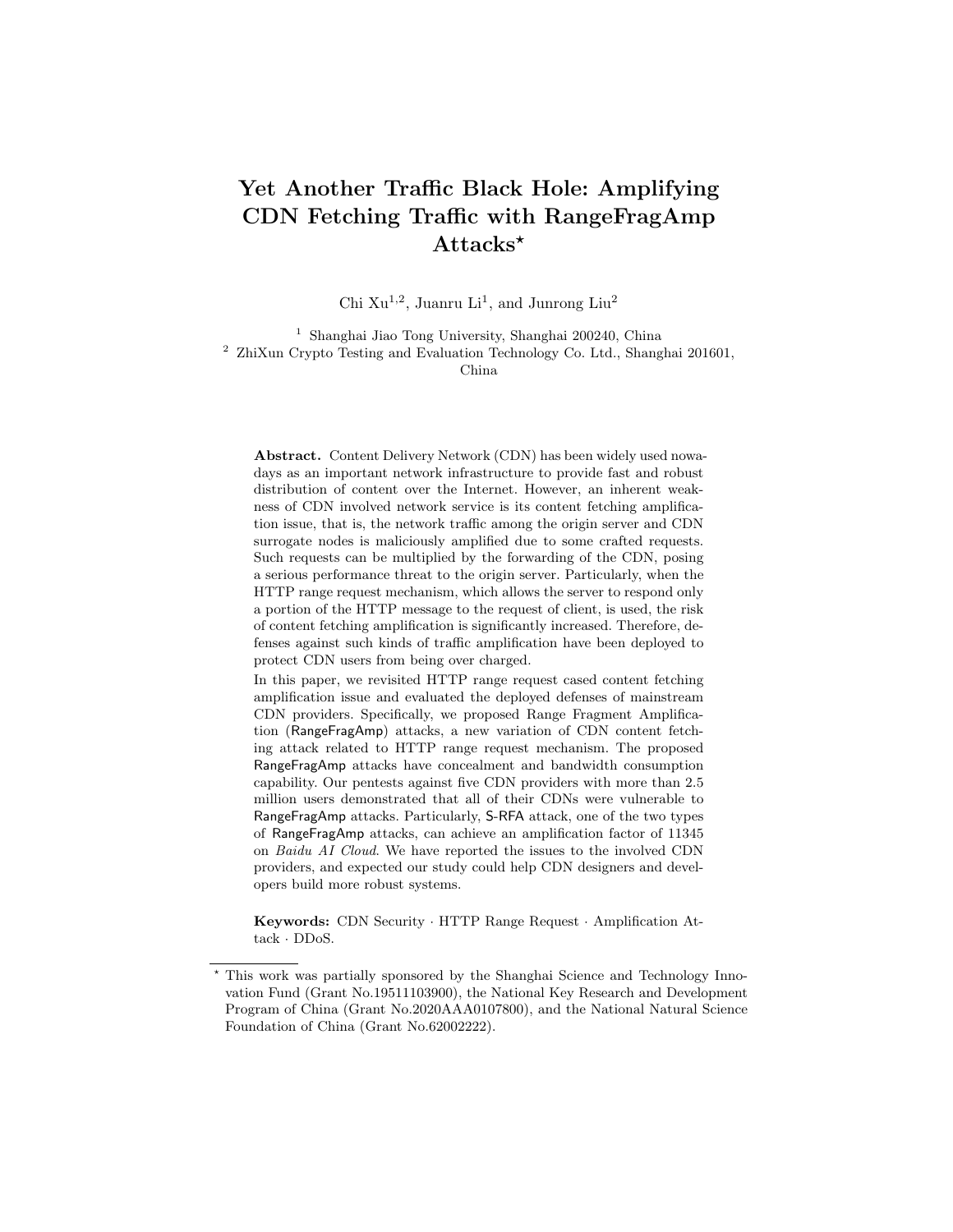## 1 Introduction

As an important infrastructure of the Internet, CDN security has received widespread attention. Some resource consumption attacks on the CDN have been found to threaten the security of the CDN itself and servers hosted on it. For example, CDN loop attacks constructing loops in CDN aim to reduce the availability of CDN [\[1,](#page-18-0) [2\]](#page-18-1). No-abort attack, which depletes the bandwidth of the origin server by rapidly dropping the CDN-client connections [\[3,](#page-18-2)[4\]](#page-18-3). The amplification attack is an attack in which an attacker can use an amplification factor to multiply his power [\[5\]](#page-18-4). The most typical amplification attacks on CDN include: DNS Amplification (DNS-A) attack [\[6\]](#page-18-5), UDP Reflection Amplification (UR-A) attack [\[7\]](#page-19-0), and Range-based Amplification (RangeAmp) attacks.

The range request in the HTTP protocol is a mechanism that should be used to improve transmission performance. However, the flaws in the protocol design and the negligence of the CDN in the implementation process allow this mechanism to be used for amplification attacks. For instance, RangeAmp attacks [\[4\]](#page-18-3) disclose the vulnerabilities of HTTP range requests on CDNs.

Although mainstream CDN providers claimed that they have deployed defenses against RangeAmp attacks, we found HTTP range requests are complex and it is difficult to implement a comprehensive defense against all variations of malicious range request. Therefore, we revisited those defenses deployed on popular CDNs and tested their effectiveness by proposing a new class of amplification attack against CDN surrogate nodes and origin servers. Our proposed Range Fragment Amplification (RangeFragAmp) attacks leverage the weakness of current fragment based transmission to implement a CDN content fetching amplification, which not only affects the performance of the origin server but also the CDN system. In particular, RangeFragAmp attacks include two kinds of attacks: Small Range Fragment Amplification (S-RFA) attack and Overlapping Range Fragment Amplification (O-RFA) attack. In both attacks, an attacker constructs an HTTP request within a minimum transmission fragment range to the CDN, and drive it to fetch a large range of data from the origin server. Since the size of fragment would not change according to the request range, the attacker only needs to first determine the range size of the fragment, and then requests a specific range that crosses two fragments to produce a series of considerable amplification attacks.

Unlike existing CDN traffic amplification attacks such as RangeAmp attacks, our proposed RangeFragAmp attacks rely on multiple range requests to implement traffic amplification. Since the crafted requests comply with RFC 7233 [\[8\]](#page-19-1), deployed defenses could not effectively detect and block such malicious requests. To the best of our knowledge, we are the first to discuss the security risks posed by malicious range requests against fragment based transmission in CDN application scenarios.

To measure whether mainstream CDN providers adopted a well-protected range forwarding policy against RangeFragAmp attacks, we built various experimental environments and simulated the impact of different amplification attacks on CDNs. We tested five mainstream CDN providers including Alibaba Cloud,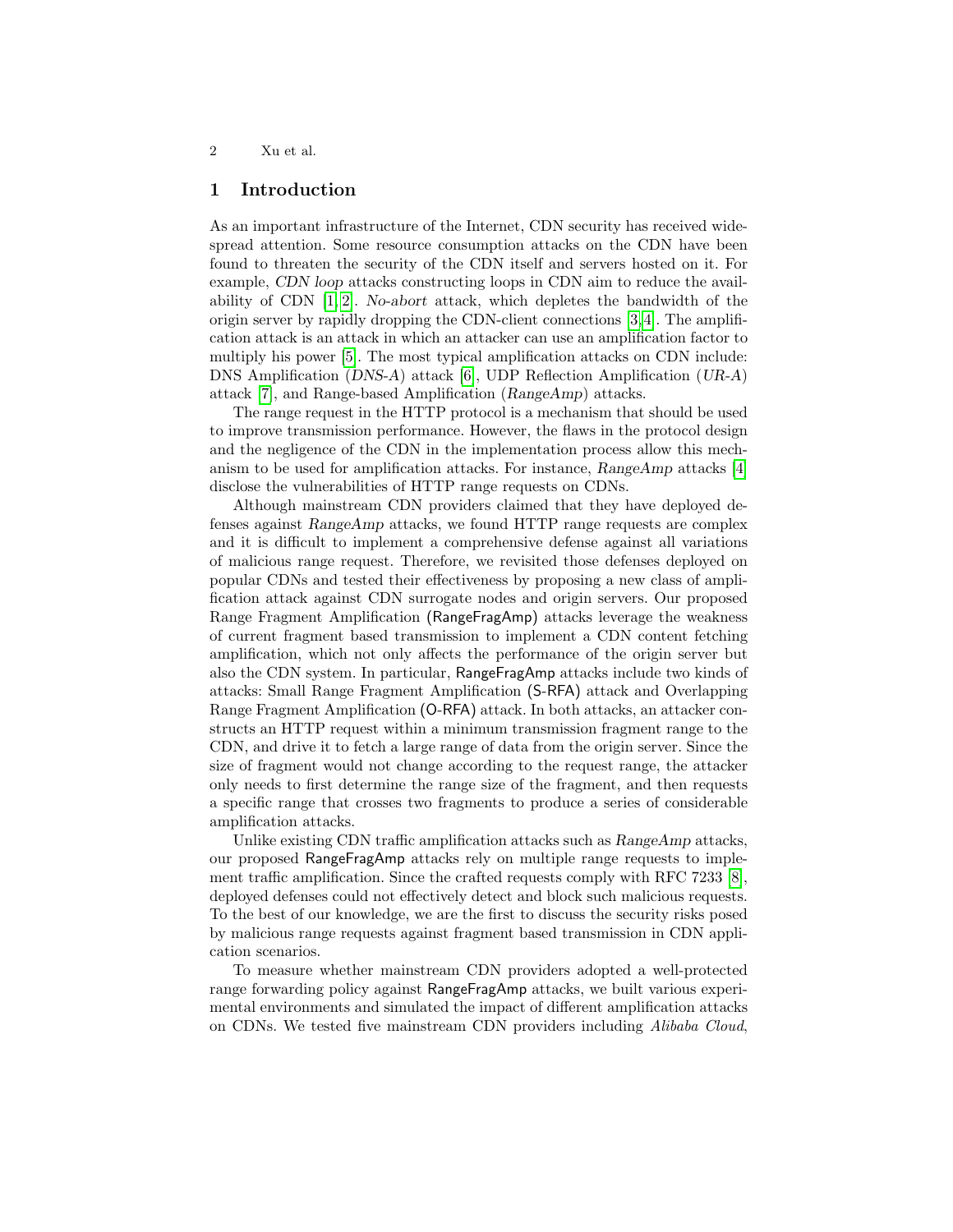Tencent Cloud, Huawei Cloud, Baidu AI Cloud, and CloudFront. As shown in Table [1,](#page-2-0) we found most CDN products, even though they are immune to existing attacks such as DNS-A and UR-A attacks, our proposed RangeFragAmp attacks (especially the (S-RFA) attack) could circumvent the protection. This demonstrates CDN providers did not well understand the root cause of range request based traffic amplification attacks, and hence we proposed a better mitigation scheme to comprehensively protect CDNs against such kinds of threats.

<span id="page-2-0"></span>Table 1: Summary of CDNs against existing traffic amplification attacks and our proposed RangeFragAmp attacks

| CDN Provider         | $DNS-A$ [6] | UR-A $[7]$ SBR $[4]$ | <i>OBR</i> [4] <b>S-RFA</b> | O-RFA |
|----------------------|-------------|----------------------|-----------------------------|-------|
| Alibaba Cloud [9]    |             |                      |                             |       |
| Tencent Cloud [10]   |             |                      |                             |       |
| Baidu AI Cloud [11]  |             |                      |                             |       |
| Huawei Cloud [12]    |             |                      |                             |       |
| $CloudFront \; [13]$ |             |                      |                             |       |

Ethical Consideration We specially registered experimental accounts for all of our evaluation. In our experiments, we simulated the attacks against our own cloud servers so as not to influence real world network services. Furthermore, when evaluating the feasibility and amplification factor of RangeFragAmp attacks, we used cloud servers with small bandwidth (i.e., 1Mbps). Therefore, the workloads of tested CDN servers would not increased too much, and our tests would not cause any usability impact on the CDN servers or other cloud servers hosted on them.

Furthermore, we have contacted all influenced CDN providers and reported the vulnerabilities we found to them, and we have received feedback from four of them. For instance, some of the CDN providers planned to adopt a more flexible dynamic fragment mechanism to avoid such amplification.

# 2 Background

In this section, we first briefly introduce essential features of CDN, then particularly discuss the HTTP range request mechanism and some relevant amplification attacks in CDN applications.

#### 2.1 CDN Overview

CDN is an important Internet infrastructure composed of edge node server clusters distributed in different geographical areas [\[14\]](#page-19-7). It not only improves the performance for the websites of its customers but also provides security features such as DDoS (Distributed Denial-of-Service) protection mechanisms [\[15\]](#page-19-8). As shown in Figure [1,](#page-3-0) the CDN network can be divided into two parts: the central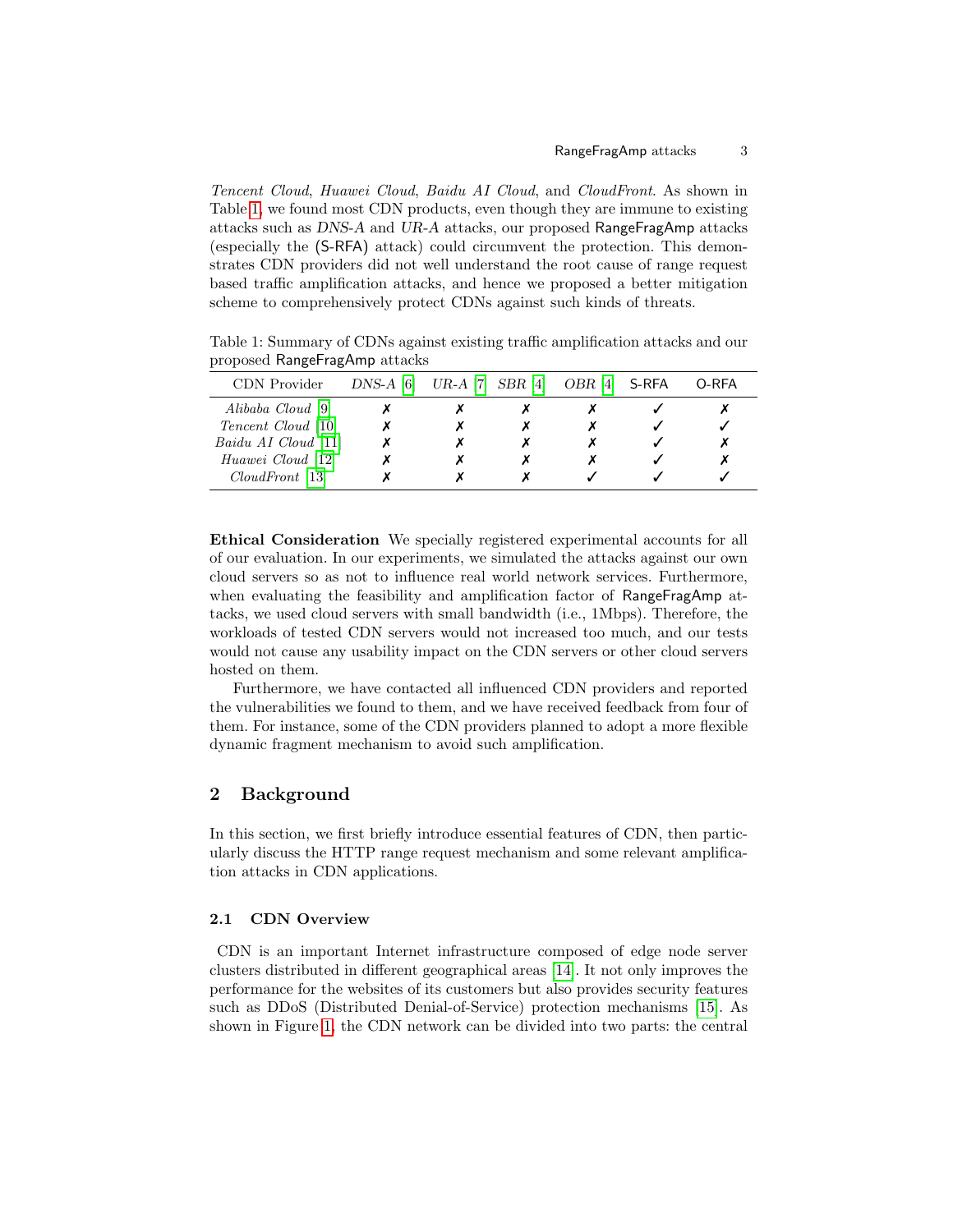<span id="page-3-0"></span>

Fig. 1: Multiple segments of connectivity in a CDN environment.

nodes and the edge nodes [\[16\]](#page-19-9). The central nodes are usually responsible for global load balancing and content management of the entire system, while the edge nodes play a crucial role in content distribution and caching usually. Edge nodes can be divided into ingress nodes and egress nodes according to their locations and functions. In general, the egress nodes are closer to the client, so they are responsible for the access of client and content distribution. In Fact, a normal client can only establish connections with the egress nodes most of the time. Similarly, the ingress nodes are closer to the origin server, so CDN usually forwards requests through the ingress nodes to obtain the latest contents from the origin. In general, this process is also called Range Origin Fetch.

Actually, there are multiple connection paths in the CDN environment between the client and the origin, such as the connections client-cdn between the client and the egress nodes, the connections cdn-origin between the ingress nodes and the origin, and connections cdn-cdn among egress nodes and ingress nodes in CDNs [\[17\]](#page-19-10). Besides, a kind of cascade relationship can be established within a CDN or between CDNs [\[18\]](#page-19-11).

For convenience, we indicated an external CDN near the client as ExCDN, and an internal CDN close to origin as InCDN. Therefore, there are at least 3 TCP connections among client, ExCDN, InCDN and origin as shown in Figure [1.](#page-3-0)

Usually, CDN will try to find response content from the caches of edge nodes preferentially when receiving requests from clients [\[19\]](#page-19-12). If the cache misses or expires, the CDN will try to forward requests for the latest content data from the origin server through the ingress nodes, and restore it in the caches of the edge nodes. When the client or other users in the neighboring area request the same content again, the request can be fulfilled immediately, through the response from the caches of edge nodes.

For potential consumers who are willing to try using CDN, performance improvement and cost become the things they care about most. Since the network usually expresses fluctuates due to its own features, the extra cost brought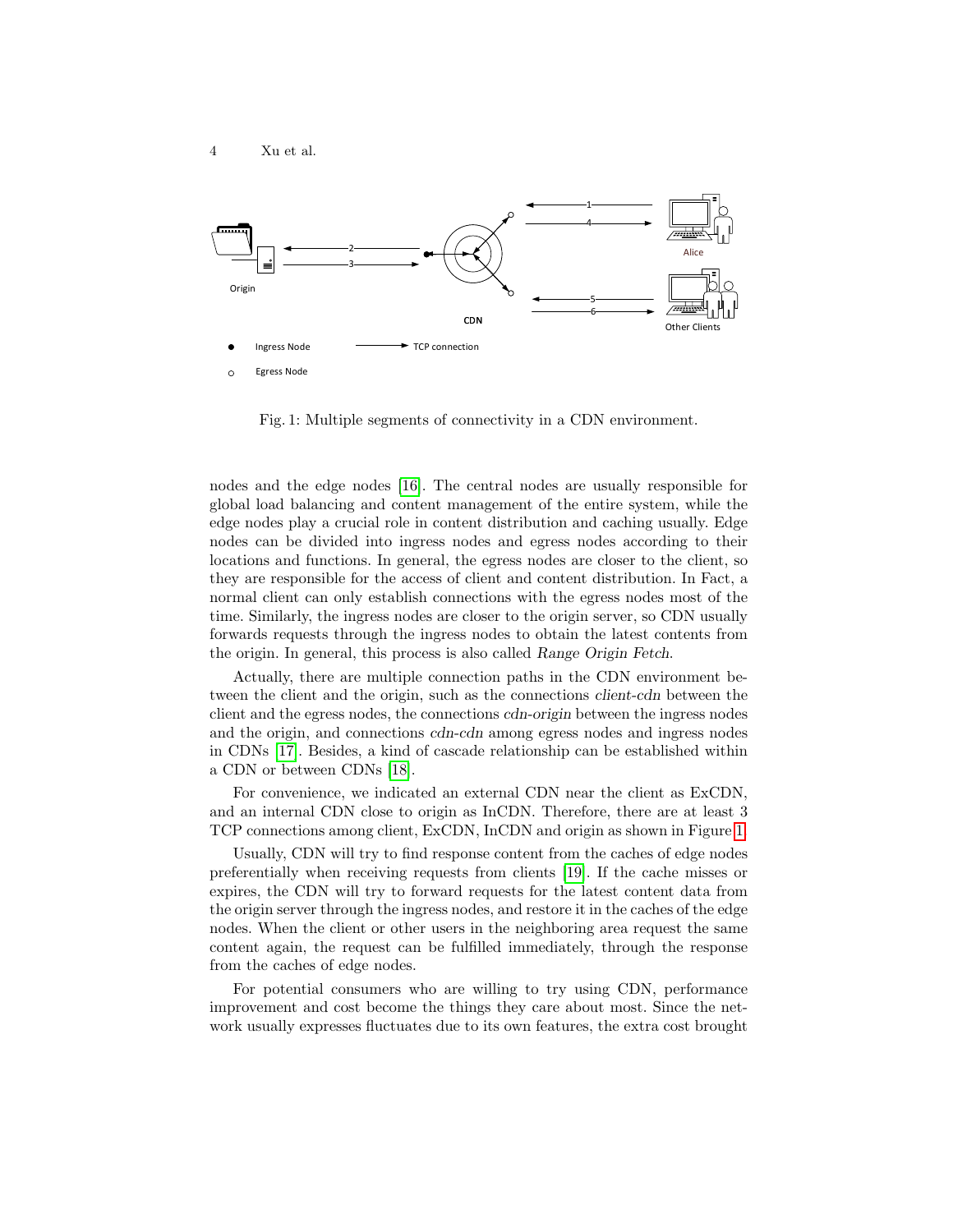by CDN has become an important reference for consumers when choosing a CDN [\[20\]](#page-19-13).

#### 2.2 HTTP Range Request Mechanism on CDN

With the advent of the mobile Internet era, more and more large-scale media files have been moved to the Internet. Luckily, the range request in the HTTP protocol allows the server to respond only a portion of the HTTP message to the request of client [\[8\]](#page-19-1). In fact, HTTP range requests are particularly helpful when sending large media files or used for resume broken transfer and downloads [\[21\]](#page-19-14).

As an accelerator for content delivery, a reasonable CDN should have the ability of segmented caching for large media files or documents. For example, the client can specify the transmission range of an image to obtain the contents of a specific fragmentation, instead of receiving the whole image. As for the edge nodes, they should be able to cache and respond to the requests of other clients autonomously in a while.

These requirements have been solved when range request from HTTP was introduced into the CDN. In fact, clients often fail to receive a complete file because of a canceled or interrupted HTTP connection [\[22\]](#page-19-15). In terms of efficiency, the client expects that it can continue to retrieve the rest of the data in subsequent requests after acquiring a part of the data, rather than retrieving all the data at once. Meanwhile, capturing part of the data on one request is also good for devices that are running out of storage space.

#### 2.3 Differences in CDNs Handling Range Requests

Different CDN providers have different policies for handling range requests. However, there are still no clear definitions or considerations in related protocols or RFCs to help developers hand HTTP range requests in CDN. Different CDN providers choose to implement range forward policies based on different perspectives, including business, operational and technical views.

At present, there are four basic range requests forward policies deployed on CDN, including:

- \* Laziness Forward the Range header without change.
- \* Deletion Remove the Range header directly
- \* Fragment Send the Range header in fragments
- \* Continuance Request all remaining content from specified Range header

Previously, someone also proposed the Expansion policy [\[4\]](#page-18-3), but after research and evaluation, we believe that it has been replaced with Fragment and Continuance to meet the new security requirements. In practice, the CDN providers use one or a combination of several basic policies. When Range Origin Fetch is off by default, most CDNs prefer to adopt the Deletion policy [\[4\]](#page-18-3).

When the Range Origin Fetch is enabled, most CDN providers use Fragment policy partially or completely. Moreover, The CDNs will divide the range into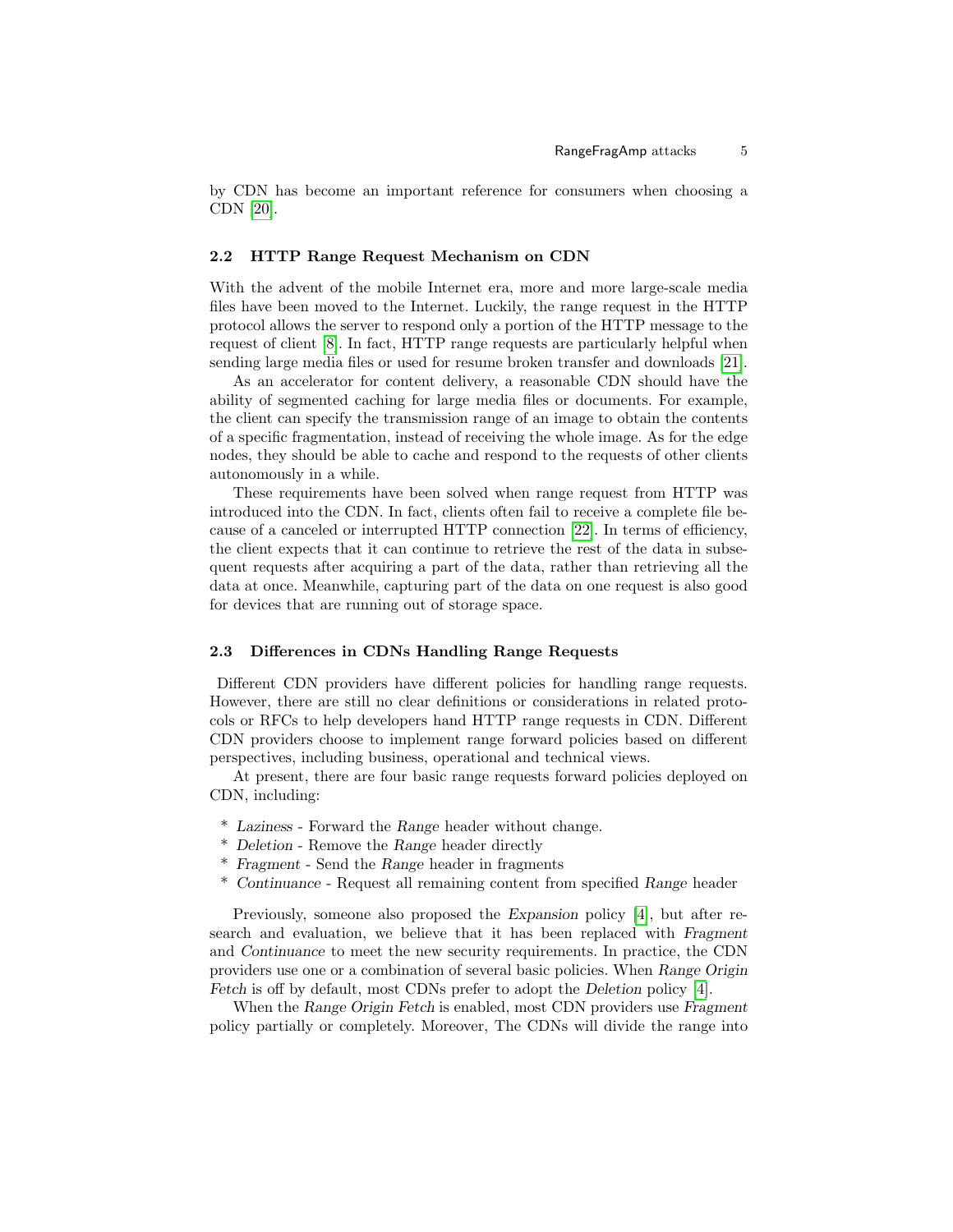several fragments according to a preset size when they receive some requests containing a wide range, and then forward the request to the origin server in turn. This heuristic method of fragmentation provides a new opportunity for malicious attackers, who just need to make sure the fragment size of each CDN provider in advance - which is not difficult to do - to implement SBR attacks within the scope of each fragment. Although some possible mitigation on the CDN side has been proposed in the paper by Li et al., they suggested adopting Laziness policy to complete defend against a SBR attack or applying Expansion policy but not extend the byte range too much e.g. 8KB [\[4\]](#page-18-3). Unfortunately, we are disappointed to find that most CDNs just ignore them.

#### 2.4 Amplification Attacks

As one of the most popular and effective DDoS attacks, an amplification attack is any attack where an attacker is capable of using an amplification factor to multiply its power [\[5\]](#page-18-4). The amplification factor can be protocol vulnerabilities (e.g., UR-A attack), security negligence of the specifications (e.g., DNS-A attack), or both (e.g., RangeAmp attacks). Amplification attacks are "asymmetric", which meanings a relatively small number or low level of resources is required by an attacker to cause a significantly greater number or higher level of target resources to malfunction or fail [\[5,](#page-18-4) [23\]](#page-19-16). Examples of amplification attacks on CDN include DNS-A attack [\[6\]](#page-18-5), UR-A attack [\[7\]](#page-19-0), and  $RangeAmp<sup>3</sup>$  $RangeAmp<sup>3</sup>$  $RangeAmp<sup>3</sup>$  attacks [\[4\]](#page-18-3).

DNS-A attack is a typical DDoS attack based on reflection. Attacker leverages the functionality of open DNS resolvers in order to overwhelm a target server or network with an amplified amount of traffic, rendering the server and its surrounding infrastructure inaccessible [\[6\]](#page-18-5). A DNS-A attack based on DNSSEC can leads to an amplification factor of 44 [\[24\]](#page-19-17).

An UR-A attack will send a series of special requests based on the UDP service to the victims, and the identity of the attacker will be hidden by forging IP address. This action will generate much larger response traffic to the victim than the requested data. An UR-A attack can reach an amplification factor of 556 [\[7\]](#page-19-0).

RangeAmp attacks are kind of high efficiency amplification attacks, which allow attackers to exploit the range implement vulnerabilities and damage DDoS protection mechanism of CDNs [\[4\]](#page-18-3). RangeAmp attacks include two types: Small Byte Range (SBR) attack and Overlapping Byte Ranges (OBR) attack. A SBR attack can lead to an amplification factor of 43093, and an OBR attack have ability to reach an amplification factor of 7432, which both pose severe threats to the serviceability of CDNs and availability of websites.

# 3 RangeFragAmp Attack

In this section, we propose a novel RangeFragAmp attacks. This kind of attacks exploit the vulnerabilities to the upgraded range forwarding mechanism of the

<span id="page-5-0"></span><sup>&</sup>lt;sup>3</sup> RangeAmp attack include two types: Small Byes Range (SBR) attack and Overlapping Byte Ranges (OBR) attack.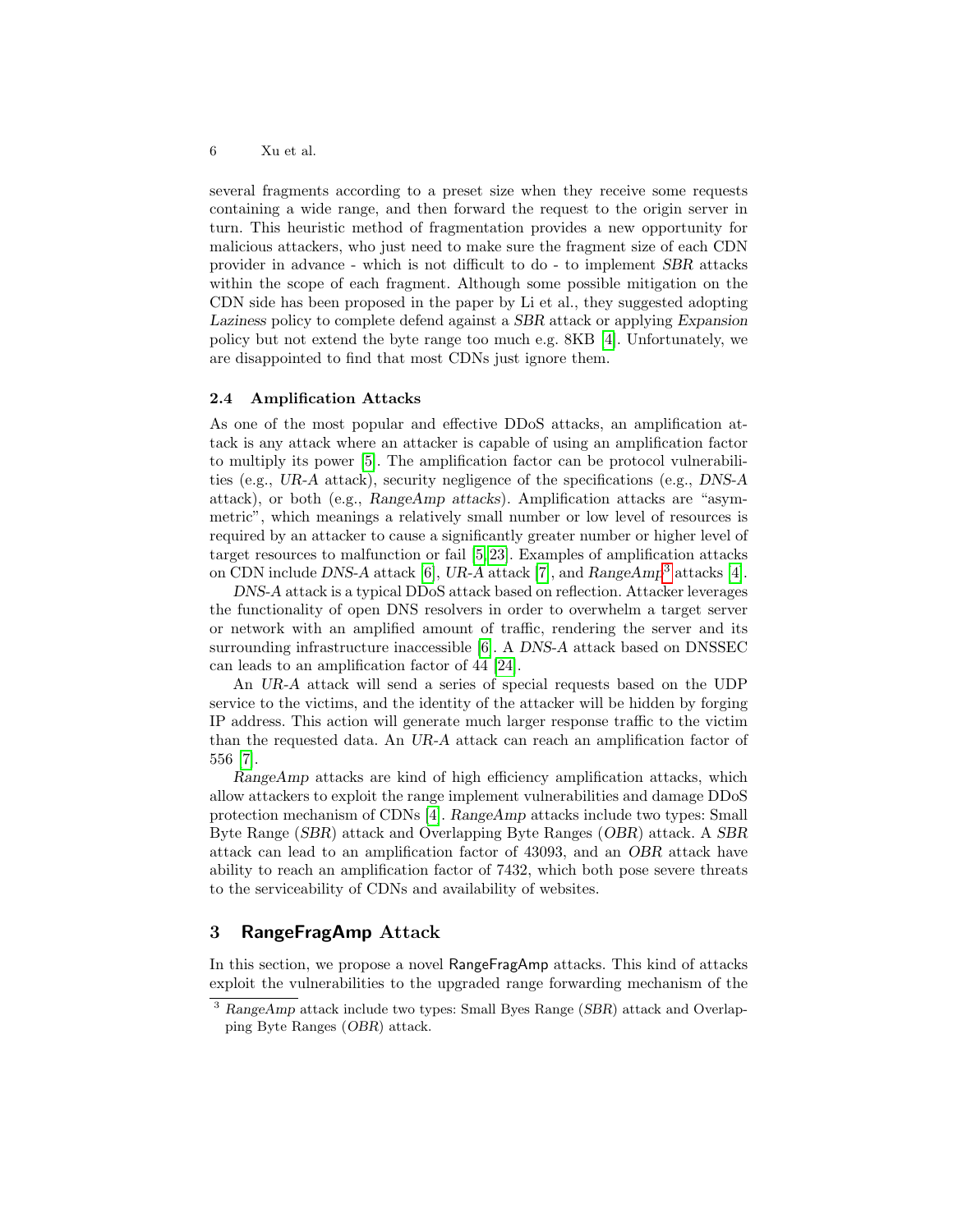CDN, which can break through the existing CDN defense mechanism and bring significant disruptive impacts on the origin server hosted on CDNs and surrogate nodes of CDN itself.

RangeFragAmp attacks include two types: Small Range Fragment Amplification (S-RFA) attack and Overlapping Range Fragment Amplification (O-RFA) attack. The main difference between S-RFA attack and O-RFA attack is on the crafted range of attack requests. A S-RFA attack amplifies on a single Fragment interval, which means it only needs tiny traffic to launch attacks and implement a stable amplification factor. Therefore, a S-RFA attack is more suitable for the attacker with small network bandwidth. However, an O-RFA attack amplifies the traffic across multiple fragment intervals, they need considerable traffic to launch attacks. Meanwhile, the amplification factor of an O-RFA attack depends on the size of the fragment and target resource both. Although O-RFA attack has a better performance when facing a large target resource, it still needs greater bandwidth for attackers.

#### 3.1 Threat Model

In fact, the Deletion and Expansion policies are beneficial for CDNs to improve service performance [\[4\]](#page-18-3). However, improper Range request forwarding mechanism will take huge potential security risks to CDNs and origin servers they host, when attackers launch RangeAmp attacks. Therefore, CDN providers have upgraded range request forwarding mechanisms – introducing the Fragment policy and the Continuance policy – to help protect CDN and origin from RangeAmp attacks. But we notice that, these fresh policies still require CDN to retrieve many more bytes from origin server than ones requested by client– in a fragmented range.

On the other hand, when the cache of edge nodes is missed, CDN will directly forward fragment range request to origin server. If CDN has no mechanisms to check whether the Range header contains several similar parts already stored in the cache, the response sent by CDN can be larger than the one by the origin server. These cases will cause significant traffic differences between different fragment sizes and connections in the path from client to origin server.

The striking traffic differences cause by Fragment policy will bring a kind of variant range-based amplification attacks, denoted RangeFragAmp attacks. We also discern two scenarios of a RangeFragAmp attacks and demonstrate them in Section [3.2](#page-7-0) and Section [3.3.](#page-8-0)

In RangeFragAmp attacks, an attacker can send many maliciously craft but legal range requests to the CDN, as shown in Figure [2.](#page-7-1) Different from the previous RangeAmp attacks, now the attacker cannot send small range requests naively. Instead, he or she must be prepared before "work". Because the fragment sizes that are usually not the same in different CDN providers, have tremendous affection for amplification effects. "Fortunately", the size of fragment can be easily found in the official documentation (such as Alibaba Cloud), or captured on the server of attacker which has been accessed to the same CDN with victim in advance.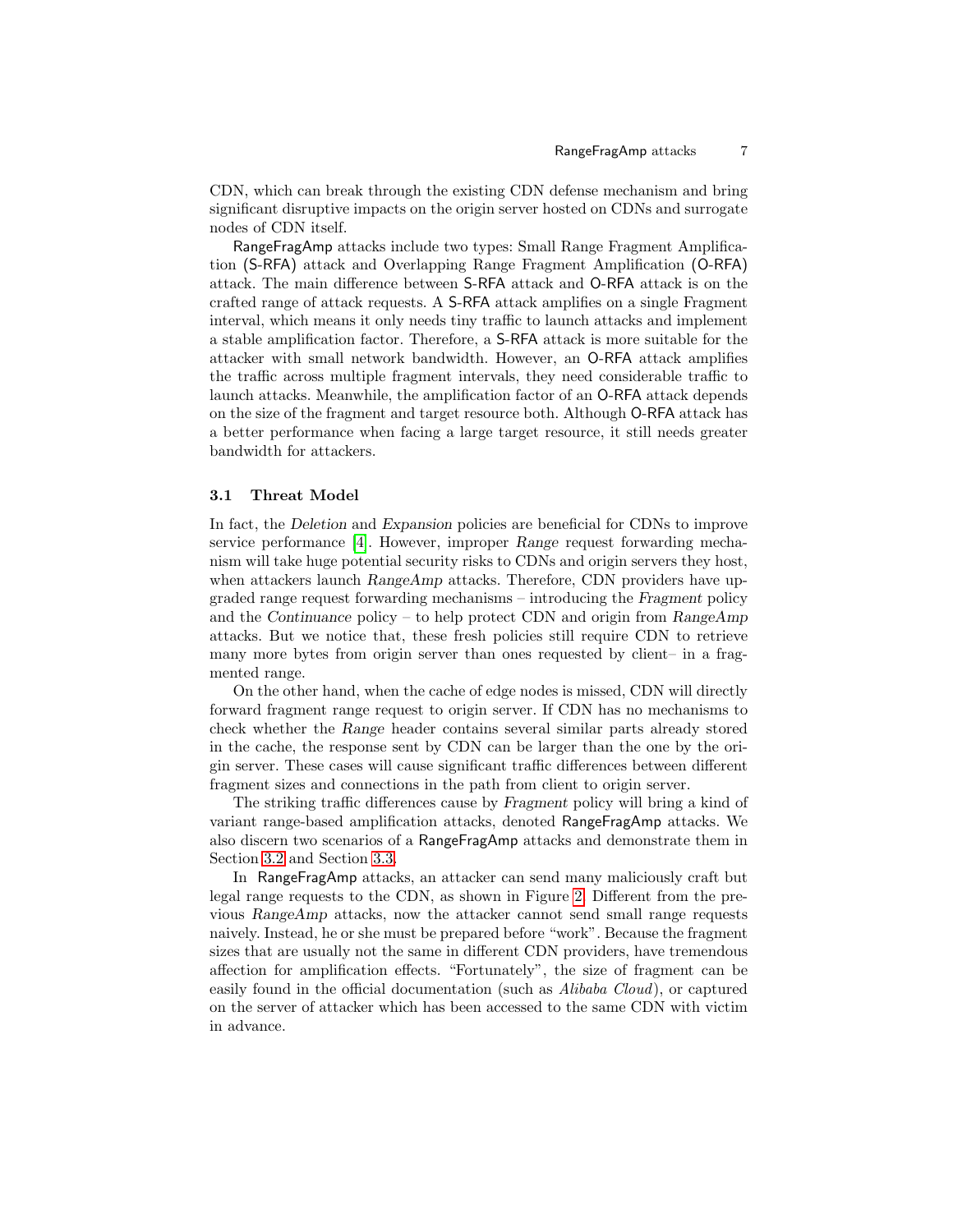8 Xu et al.

<span id="page-7-1"></span>

Fig. 2: General construction of RangeFragAmp attacks.

Unlike RangeAmp attacks, origin servers are always victims when the attacker launches RangeFragAmp attacks no matter in which scenario of Trace A or Trace B as shown in Figure [2.](#page-7-1) Moreover, the ExCDN and the InCDN in Trace B can be other victims when they have been cascaded together by owner or attacker.

#### <span id="page-7-0"></span>3.2 S-RFA Attack

If a CDN adopts the Fragment policy to handle range requests, an attacker can craft Range header with a few bytes in each fragment range to launch RangeFragAmp attacks. After upgrading the range request forwarding mechanisms, we confirm that all of the CDNs have dropped purely Deletion or Expansion policy in order to protect from SBR attacks. When users enable the Range Origin Fetch, they tend to send more fixed-size fragments when they receive range requests. Therefore, an attacker can craft a series of requests that Range header with a small byte range in every interval of fragment size to launch RangeFragAmp attacks. We call it S-RFA attack. In a S-RFA attack, the cdn-origin connection will transport a much larger traffic than client-cdn connection influenced by fragment size. Therefore, an attacker has the ability to consume a large number of bandwidth resources to the origin server through the CDN without determining its real IP address.

As shown in Figure [3,](#page-8-1) once the attacker has determined the size of the target file and the provider of CDN that victims used, he or she can launch Range-FragAmp attacks by writing a series of range requests. For example, if a victim has a video of 5MB on the server and the fragment size of CDN he used is 512KB (524288 bytes), an attacker is able to craft 10 different requests such as "Range: bytes= 1 - 1", "Range: bytes= 524289 - 524289", "Range: bytes= 1048577 - 1048577" to implement amplification attack. As a result, origin server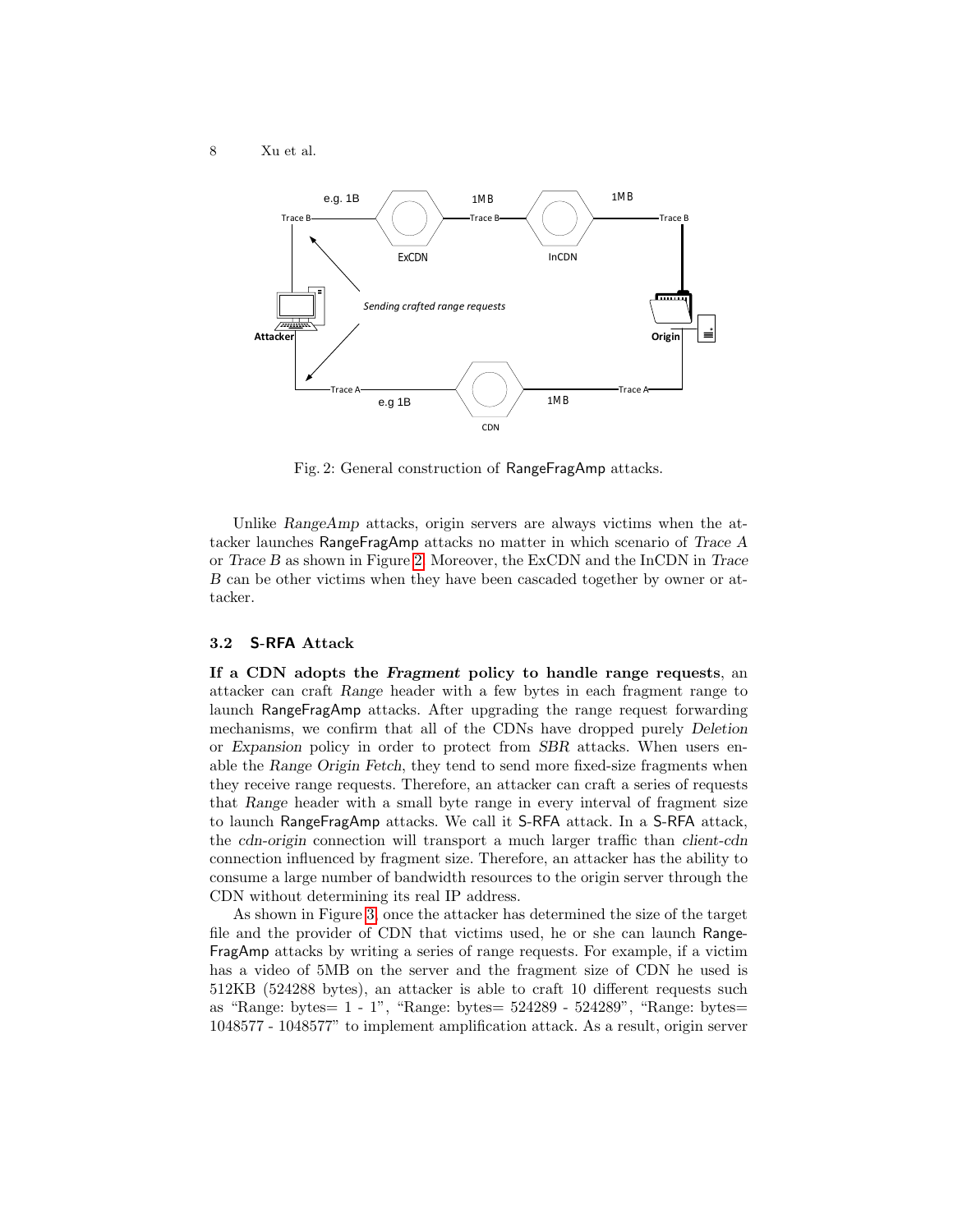<span id="page-8-1"></span>

Fig. 3: Flow and example construction of a S-RFA attack.

will return an entire fragment of target resource like "Range: bytes=  $0 - 524287$ ", "Range: bytes= 524288 - 1048575", but edge nodes will return only a partial content specified by Range header, which can be as small as 1 byte if not considering transmission overhead.

In a S-RFA attack, the size of response traffic in the client-cdn connection is just hundreds of bytes (which is small). When the CDN adopts Fragment policy, response traffic between the CDN and origin server completely depends on the size of the fragment adopted by the CDN provider and the size of target resources selected by the attacker. In fact, the bigger the fragment, the larger the amplification factor. On the other hand, the bigger the target resource, the more attack fragments can be crafted, which means the more bandwidth consumption could be done by the attacker.

## <span id="page-8-0"></span>3.3 O-RFA Attack

If the ExCDN adopts the Fragment policy and the InCDN returns corresponding full fragment response without checking whether range contains several similar parts already stored in the cache, an attacker can craft a series of Range header that contains a large number of similar but not identical overlapping fragments to launch fresh RangeFragAmp attacks. We name this O-RFA attack. Different from an OBR attack, we focus on bandwidth consumption in fragment conditions adopted by CDNs now. In an O-RFA attack, the ExCDN-InCDN and InCDN-origin connections both transport a much larger traffic than client-ExCDN connection, which makes the attacker have significant ability to consume the bandwidth available from ExCDN to origin.

As illustrated in Figure [4,](#page-9-0) an attacker launches a series of elaborate range requests that spanning n fragment intervals. For example, when n equals 1, Range header could be like "Range: bytes= 524287 - 524288", "Range: bytes= 10485765 - 1048576", then sends them to ExCDN. Since CDNs have adopted Fragment policy to protect from OBR attack now, the fragment range actually forwarded by ExCDN and InCDN covers  $n$  complete fragments scope that overrides the minimum range requested by the attacker. In this case shown in Figure [4,](#page-9-0) Ex-CDN and InCDN transmit Range header like "Range: bytes= 0 - 10485765" and "Range: bytes= 524288 - 1572863" respond to the requests of attackers. As we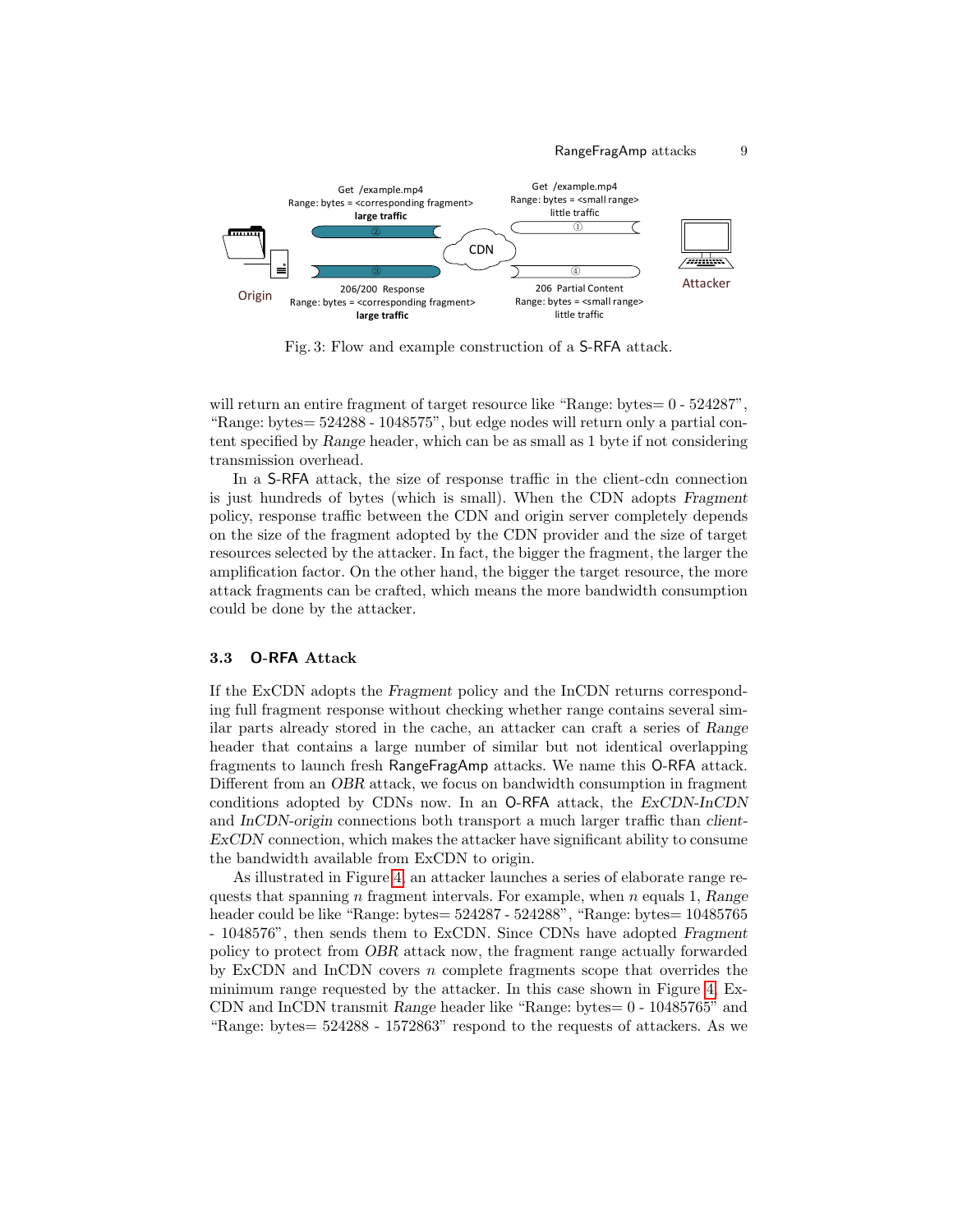<span id="page-9-0"></span>

Fig. 4: Flow and example construction of O-RFA attack.

can see, for an O-RFA attack, the attacker only needs 2-byte requests to consume 1MB traffic of both ExCDN-InCDN and InCDN-origin connections in a time.

In an O-RFA attack, when the target resource is fixed, the traffic consumed by the ExCDN-InCDN and InCDN-origin connections is directly proportional to the fragment size of the deployed CDN and the number of overlapping fragments of the range request crafted by the attacker. Intuitively, the larger the fragment scope covered by the range request, the more traffic will be consumed for ExCDN-InCDN and InCDN-origin connections.

However, there is a trade-off relation between the amplification factor and the overhead of attacker in an O-RFA attack. The amplification factor of an O-RFA attack will decrease as the number of overlapping fragments in the range request increases until the the traffic consumption of attacker is nearly equal to transmission by the origin server.

## 4 Real-world Evaluation

To evaluate the feasibility and severity of RangeFragAmp vulnerabilities in the wild, we designed and conducted some experiments. Firstly, we have verified whether RangeAmp vulnerabilities have been patched up. Then, we examine the five most representatives CDNs in order to find out which are vulnerable to a RangeFragAmp attack. Lastly, we calculate the actual amplification factors and analyze the practical impacts. In all experiments, our origin server is the same Linux server with 1vCPU 2GiB, CentOS 7.3 64-bit, and 1Mbps of bandwidth. And our origin website is powered by Nginx/1.16.1 with default configuration deployed.

#### 4.1 Consideration in Selecting CDN providers

We tested five of the most mainstream CDN providers, including Ali Cloud, Tencent Cloud, Huawei Cloud, Baidu AI Cloud and CloudFront. According to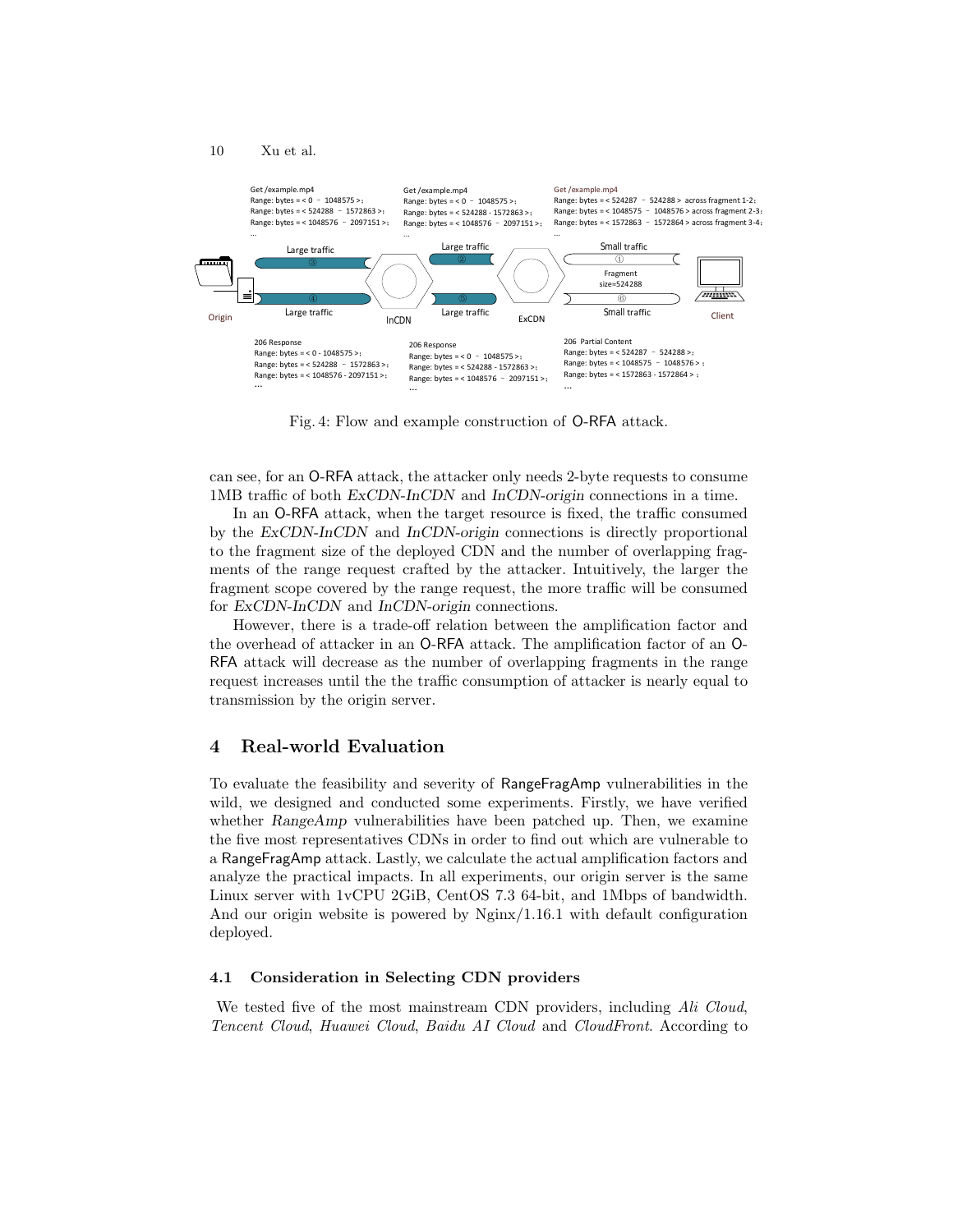the previous research of Kashaf et al., CDN services are highly centralized and oligarchic [\[25\]](#page-19-18). The five providers we selected have supply service for nearly 75% of websites which have accessed CDN in China [\[26\]](#page-20-0).

At the same time, all the CDN providers we selected open their services to individual users and provide free trial or large-capacity traffic packages. In fact, we only spent less than 200 RMB to complete all the experiments.

For experimental security and accuracy of results, we deploy our server individually behind these CDNs and apply their default configuration in all subsequent experiments.

<span id="page-10-1"></span>

| Table 2: Range forwarding behaviors vulnerable to $S$ -RFA attack <sup>4</sup> |                          |                                                                     |                                                              |  |
|--------------------------------------------------------------------------------|--------------------------|---------------------------------------------------------------------|--------------------------------------------------------------|--|
| <b>CDN</b>                                                                     | Fragment<br>Size (Bytes) | Vulnerable<br><b>Range Requests</b>                                 | Forwarded<br><b>Range Requests</b>                           |  |
| Alibaba Cloud                                                                  | 524,288                  | $1 - 1$<br>524, 289 - 524, 289<br>1,048,577-1,048,577               | 0-524,287<br>524, 288-1, 048, 575<br>1,048,576-1,572,864     |  |
| Baidu AI Cloud                                                                 | 1,048,576                | 5,242,879-5,242,879<br>1,048,579-1,048,579<br>15,728,639-15,728,639 | 0-7,340,031<br>7,340,032-11,534,335<br>11,534,336-15,728,639 |  |
| Tencent Cloud                                                                  | 4,096                    | $1 - 1$<br>4,097-4,097<br>8,193-8,193                               | $0-4.095$<br>4,096-8,191<br>8,192-16,384                     |  |
| Huawei Cloud                                                                   | 524,288                  | $1 - 1$<br>524, 289-524, 289<br>1,048,577-1,048,577                 | 0-524,287<br>524, 288-1, 048, 575<br>1,048,576-1,572,864     |  |
| CloudFront                                                                     | 1,048,576                | $1 - 1$<br>1,048,577-1,048,577<br>2,097,153-2,097,153               | $0-1,048,575$<br>1,048,576-2,097,151<br>2,097,152-3,145,728  |  |

## 4.2 S-RFA Attack Evaluation

Feasibility of S-RFA Attack In our experiment, we upload three media files of different sizes (3MB to 50MB) to our origin server in advance. In order to ensure the accuracy of experimental results, before each experiment, we will use the Pre-refresh provided by the CDNs console, which can delete the specified contents in the cache of all edge nodes. Besides, in Table [2](#page-10-1) and Table [4](#page-13-0) we summarize the existing Range forwarding mechanisms of chosen CDNs through the response header received in the origin server. we try to evaluate its practical advantages and disadvantages. In addition, the monitoring windows watched for traffic on CDN console is another crucial reference to help us figure out how much economic consumption can be caused by RangeFragAmp attacks.

<span id="page-10-0"></span><sup>&</sup>lt;sup>4</sup> Considering the readability of the table, we list only three range requests for each CDN.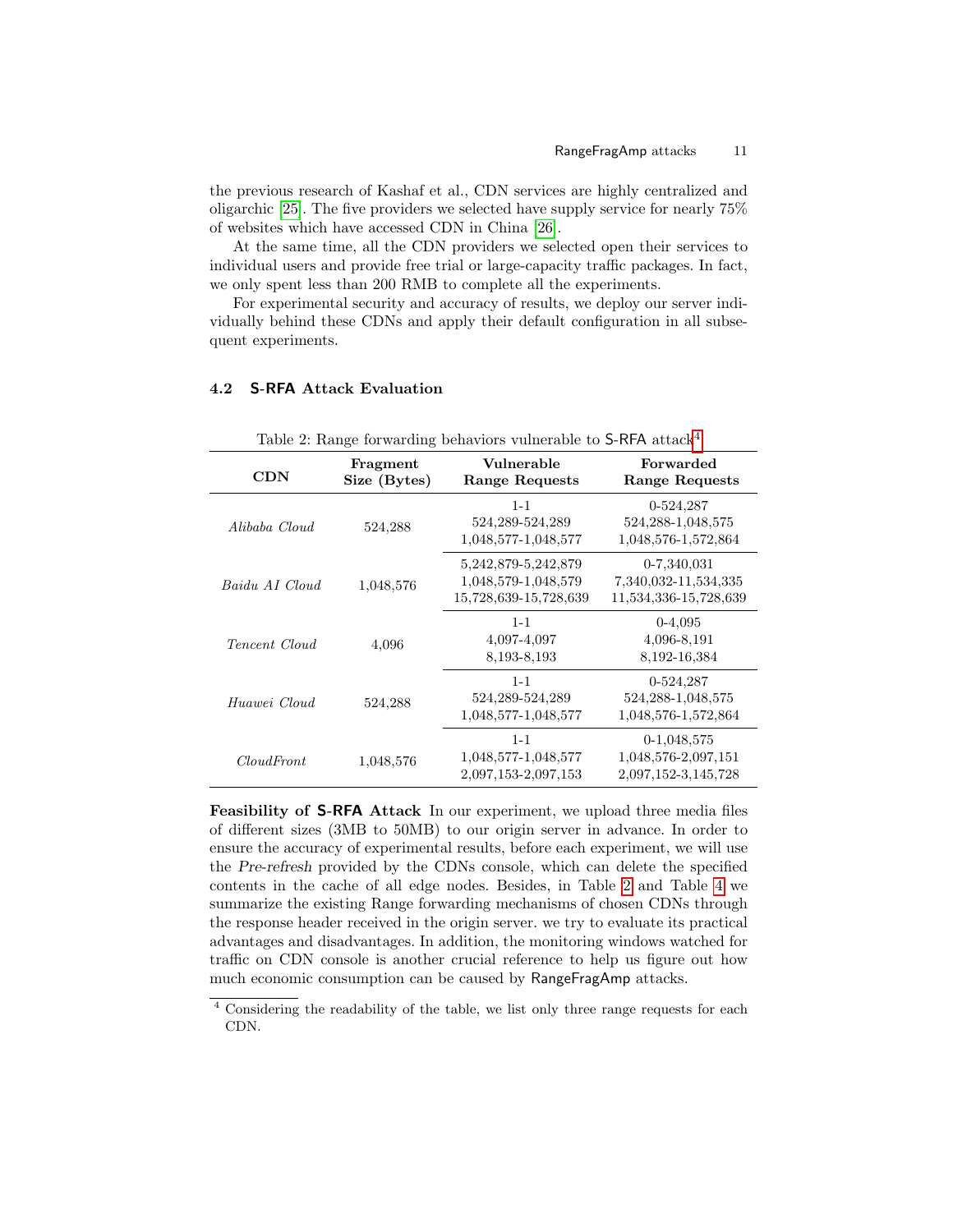Our experimental results show that all tested CDNs have upgraded their range forwarding policies. In fact, they have no longer naively adopted Deletion or Expansion policies when the origin owner chooses to enable Range Origin Fetch on CDN, which means a SBR attack produces little effect on origin server now. Meanwhile, the Range Overlap Checking mechanism makes it difficult for OBR attacks to have a performance impact on the origin server too.

As illustrated in Table [2,](#page-10-1) all of five major CDNs are vulnerable to a S-RFA attack. The second column lists the fragment size when range request have been forwarded by CDNs, and the third column lists attack range we crafted in experiment. Lastly, the forth column presents the policies CDNs handing the corresponding Range headers. The details are shown below:

1) **Alibaba Cloud** adopts the Fragment policy to hand the Range header. Specifically, Alibaba Cloud has two ways to forward requests after enabling the Range Origin Fetch: Normal Mode and Mandatory Mode [\[27\]](#page-20-1). The Laziness and Fragment policies are adopted in the Normal Mode. In other word, the first range request sent by the client will be forwarded to the origin server directly. Furthermore, the subsequent requests will be sent back to the origin with the size of 512KB. If the Mandatory Mode is enabled, all the requests of clients that should be back to the origin server have to remain a fixed size of 512KB.

2) **Tencent Cloud** implements Fragment and Laziness policies after the Range Origin Fetch is enabled. However, We find two different fragment sizes during experiments. When the range data requested by the client is bigger than 4MB, Tencent Cloud CDN will forward each range in the size of 1MB, otherwise, it will forward the request in size of 4KB.

3) **Baidu AI Cloud** adopts Fragment and Continuance policies when range request is enabled. In our experiment, we find Fragment policy decides range upper boundary of forwarded request, which means the closest fragment covering the request of client will be selected as range start point. As for the lower boundary, CDN adopts the Continuance policy that requests all of the remaining content of the specified resource. The connection between CDN and origin will be interrupted as the client-CDN disconnects automatically when clients have received all the content they want.

4) Huawei Cloud implements the Fragment policy when Range Origin Fetch. That is to say, all the range requests forwarded to the origin server will be transmitted in the size of 512KB.

5) CloudFront enables the Range Origin Fetch by default. Moreover, it adopts a Fragment policy. In fact, the requests of clients will be forwarded in a fixed fragment size of 1MB back to the origin server.

The Amplification Factor of S-RFA Attack As shown in Table [3,](#page-12-0) all the CDNs we selected are vulnerable to a S-RFA attack. Our wild experimental results show that the amplification effect of S-RFA attack is positively correlated with the fragment size. The bigger the fragment size on CDN is adopted, the greater the amplification factor under the attack of S-RFA will be. At the same time, we also found that although the fragment size is the same, the amplification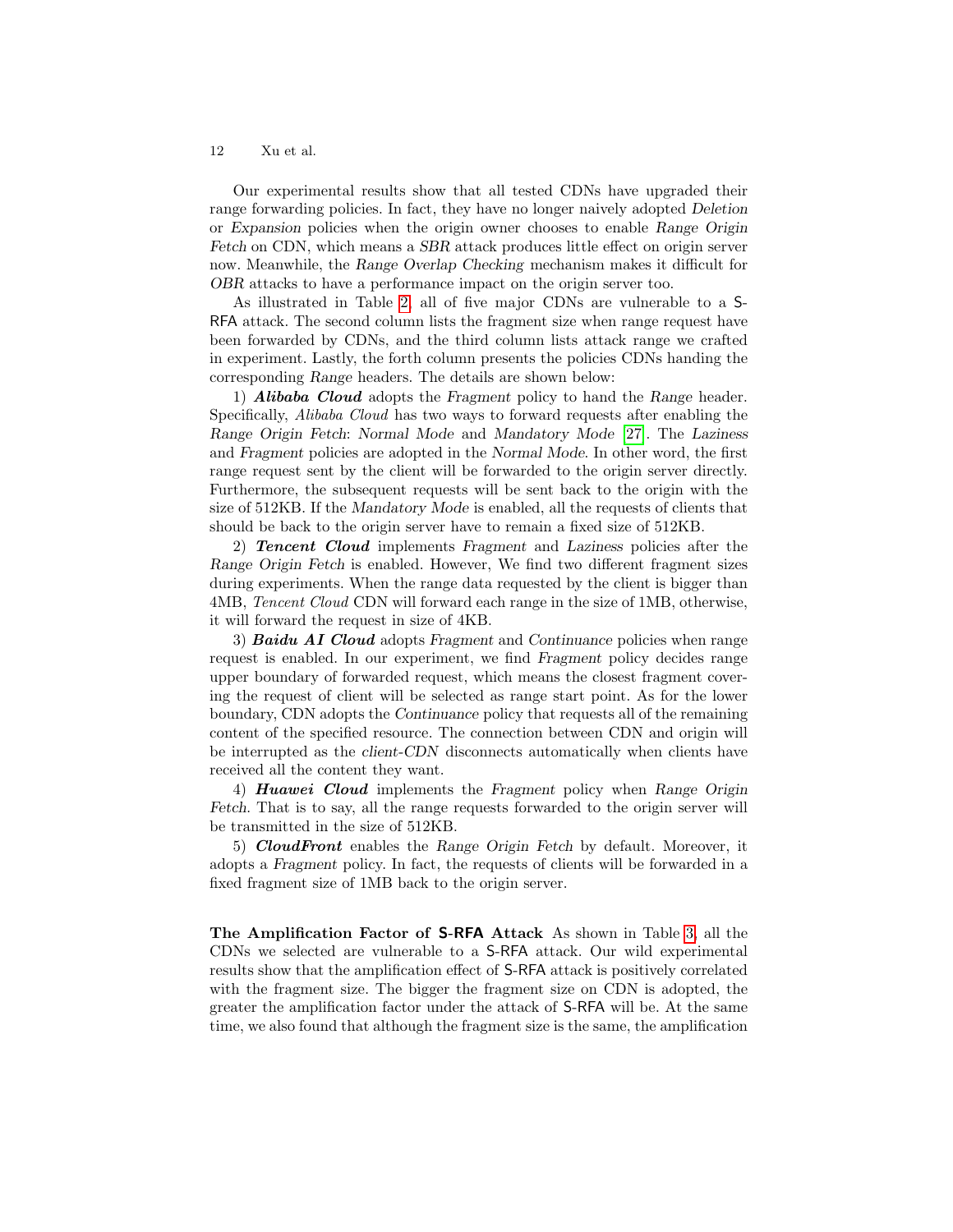factor has different values in different CDNs. For example, the amplification factor of Baidu AI Cloud is thousands of times larger than CloudFront, but they have the same fragment size 512KB.

In order to explain this magical phenomenon, we carried out in-depth research. We found differences in the handling of forwarding range requests. Cloud-Front strictly forwards client requests according to the fixed size of the fragment. However, *Baidu AI Cloud* will automatically load the head 3MB resource content for the first time. In addition, Baidu AI Cloud will implement a looser fragment strategy, which makes CDN may not only return to the corresponding fragment. For example, in our experiment we found that it would return at least four fragments at a time. This mechanism that should have improved the Range Origin Fetch hit rate causes a great amplification factor.

|                             | Fragment     | <b>Amplification Factor</b> |       |       |
|-----------------------------|--------------|-----------------------------|-------|-------|
| <b>CDN</b>                  | Size (Bytes) | 3MB                         | 23MB  | 50MB  |
| Alibaba Cloud <sup>5</sup>  |              | 519                         | 510   | 507   |
|                             | 524,288      | 531                         | 529   | 525   |
| Baidu AI Cloud <sup>6</sup> | 1,048,576    | 11,345                      | 6,783 | 5,952 |
| Tencent Cloud               | 4,096        | 15                          | 14    | 14    |
| Huawei Cloud                | 524,288      | 702                         | 700   | 698   |
| CloudFront                  | 1,048,576    | 1,347                       | 1,342 | 1,330 |

<span id="page-12-0"></span>Table 3: The amplification varies with fragment size and target file size in a S-RFA attack

On the other hand, we also find that the amplification factors of CDNs (except Baidu AI cloud) do not fluctuate significantly with the size change of target resources under a S-RFA attack. We believe a S-RFA attack amplification factor is strongly related to the fragment size. The larger the size of transmitted fragments is, the greater the scope that an attacker can influence.

## 4.3 O-RFA Attack Evaluation

Feasibility of O-RFA Attack Table [4](#page-13-0) shows that Tencent Cloud and Cloud-Front are vulnerable to an O-RFA attack when they are deployed as ExCDN or InCDN. In our experiment we cascade vulnerable CDNs. The second column lists the fragment size which vulnerable CDNs adopted. Then, the third and

<span id="page-12-1"></span><sup>5</sup> Alibaba Cloud has two range request forwarding modes: Mandatory and Normal. The difference between them is mainly about how to handle the first client request, which leads to a slight difference in the amplification factor.

<span id="page-12-2"></span> $^6\,$  Baidu AI Cloud uses the Fragment and Continuance policies that make <code>S-RFA</code> attack amplification factor have huge differences depending on the size of target recourse.

<span id="page-12-3"></span> $7^{\circ}$  Considering the readability of the table, we only list the three range requests when the number of overlapping fragments for each CDN is equal to 1.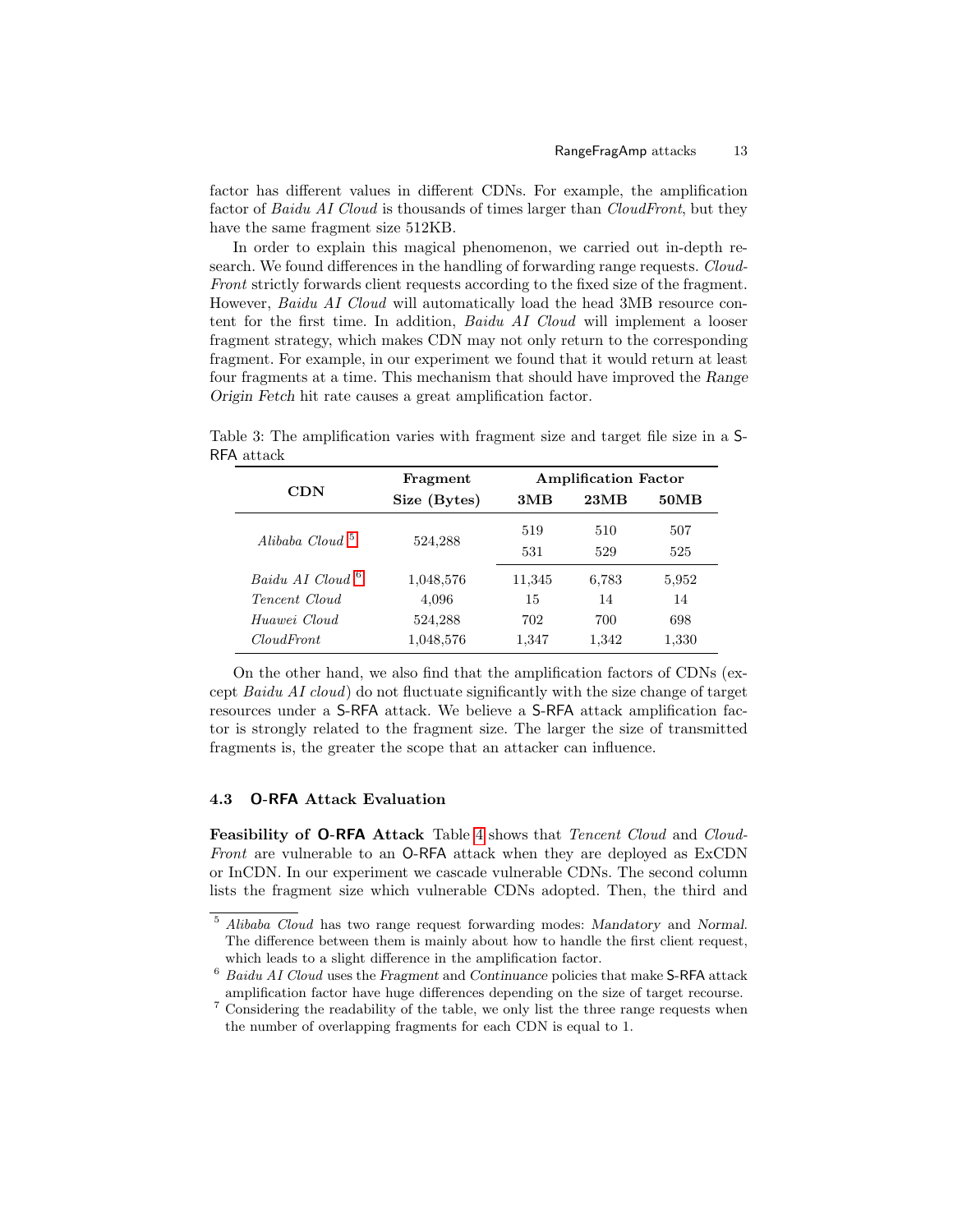<span id="page-13-0"></span>

| <b>CDN</b>    | Fragment<br>Size (Bytes) | Vulnerable<br><b>Range Requests</b>                                   | Forwarded<br><b>Range Requests</b>                          |
|---------------|--------------------------|-----------------------------------------------------------------------|-------------------------------------------------------------|
| Tencent Cloud | 4,096                    | 4,095-4,096<br>8,191-8,192<br>12,287-12,288                           | $0-8,191$<br>4,096-12,287<br>8,192-16,383                   |
|               | 1,048,576                | 1,048,575-5,242,880<br>2,097,151-6,291,455<br>3, 145, 727-7, 340, 031 | $0-6,291,455$<br>1,048,576-7,340,031<br>2,097,152-8,388,607 |
| CloudFront    | 1,048,576                | 1,048,575-1,048,576<br>2,097,151-2,097,152<br>3, 145, 727-3, 145, 728 | $0-2,087,151$<br>1,048,576-3,145,728<br>2,087,152-4,194,304 |

Table 4: Range forwarding behaviors vulnerable to O-RFA attack<sup>[7](#page-12-3)</sup>

fourth columns show the range request we crafted and corresponding responses CDNs forwarded.

<span id="page-13-2"></span>

Fig. 5: The amplification varies with fragment size and target file size in an O- $RFA$  attack<sup>[8](#page-13-1)</sup>

The Amplification Factor of O-RFA Attack As shown in Table [5,](#page-13-2) Tencent Cloud and CloudFront are vulnerable to O-RFA attack when used as ExCDN or deployed separately like Figure [2.](#page-7-1) There are several situations that attackers can perform amplification attacks. 1) When vulnerable CDNs are used as ExCDN, the ExCDN-InCDN connection and the InCDN-Origin connection will transport much traffic generated by O-RFA attack if the InCDN does not enable the Range Origin Fetch. If InCDN enables the Range Origin Fetch, the InCDN-origin connection has less impact from O-RFA attack, but ExCDN-InCDN connection still

<span id="page-13-1"></span> $^8$  The fragment size of  $\emph{Tencent Cloud}$  has two different values according to the specific data ranges requested by clients. Here we only present the one that can be successful in an O-RFA attack.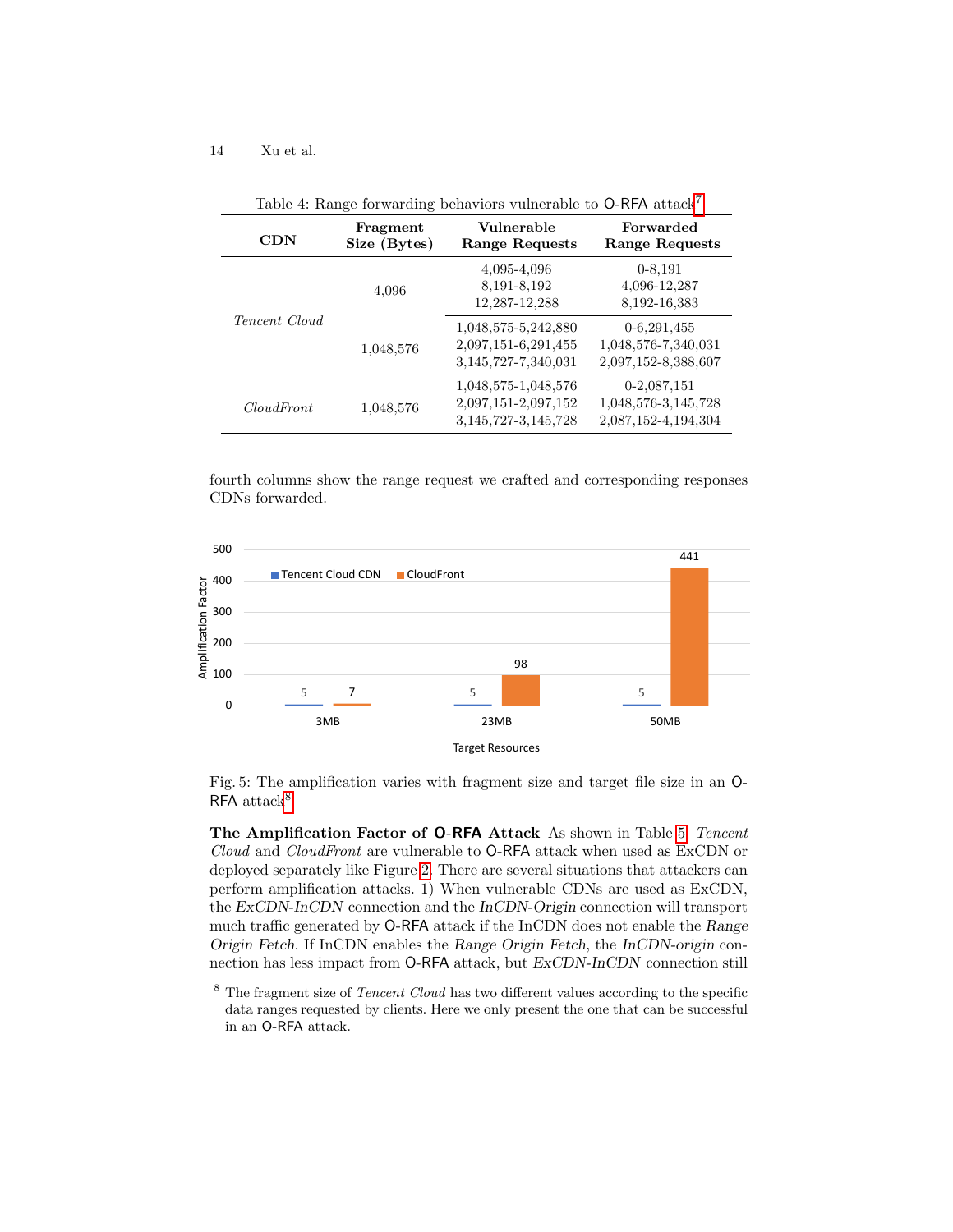suffers a lot of malicious traffic. 2) When a vulnerable CDN is used in a cascading way, an O-RFA attack can produce the same amplification factor between the ExCDN-InCDN connection and the InCDN-origin connection. That is to say, an O-RFA attack can affect both the CDNs themselves and the original server. 3) In addition, an O-RFA attack has the same impact when the vulnerable CDNs are used alone just shown in Figure [2](#page-7-1) (Trace B).

For *Tencent Cloud*, an **O-RFA** attack works best when the number of overlapping fragments is less than 2, and the increment of amplification factor will begin to decline significantly after the Threshold<sup>[9](#page-14-0)</sup> is exceeded. Therefore, for Tencent Cloud, the maximum amplification factor of an O-RFA attack is 5, and it does not change with the size of the target resource.

In contrast, when *CloudFront* is attacked by **O-RFA**, the amplification factor will increase significantly as the target resource becomes larger.

#### 4.4 Severity Assessment

Serious damage to the economic availability of the website. In the experiment, we find that all the CDNs tested are charged for the actual traffic deliver to client by default, but the victims still have to pay a huge traffic bill after being maliciously attacked. Malicious attackers are able to consume the bandwidth of the origin server and CDN at little cost by means of RangeFragAmp attacks. This condition will become more intractable when mass cloud storage services such as Object Storage Service (OSS) have been wildly introduced into CDNs for acceleration and economy.

A concealed and efficient DDoS attack. Traditional CDN protects the origin server from direct DDoS attacks by masking its IP address [\[28\]](#page-20-2). Range-FragAmp attacks does not have to locate the real IP address of the origin server but only needs to send crafted range requests to the CDN to launch amplification attacks that are able to influence the availability of websites. Unfortunately, the vulnerable CDN has no alert under its default configuration when we launch RangeFragAmp attacks.

## 4.5 CDN providers Feedback

We reported our findings to CDN providers, and most of them gave us positive feedback. Most CDN providers stated that they had been aware of the potential threat posed by Small Range Request since RangeAmp attacks were disclosed. In fact, they had already made some corresponding improvements. But it seems that a hasty patch which lacks time for security analysis and experimental verification brings some new troubles. In the future, they will keep evaluating the security risk (including our RangeFragAmp attacks) of Range Origin Fetch in CDNs. At the same time, they also promise to upgrade and deploy a new range request forward mechanism once they come up with an appropriate method.

<span id="page-14-0"></span><sup>&</sup>lt;sup>9</sup> Here the *Threshold* is equal to 2.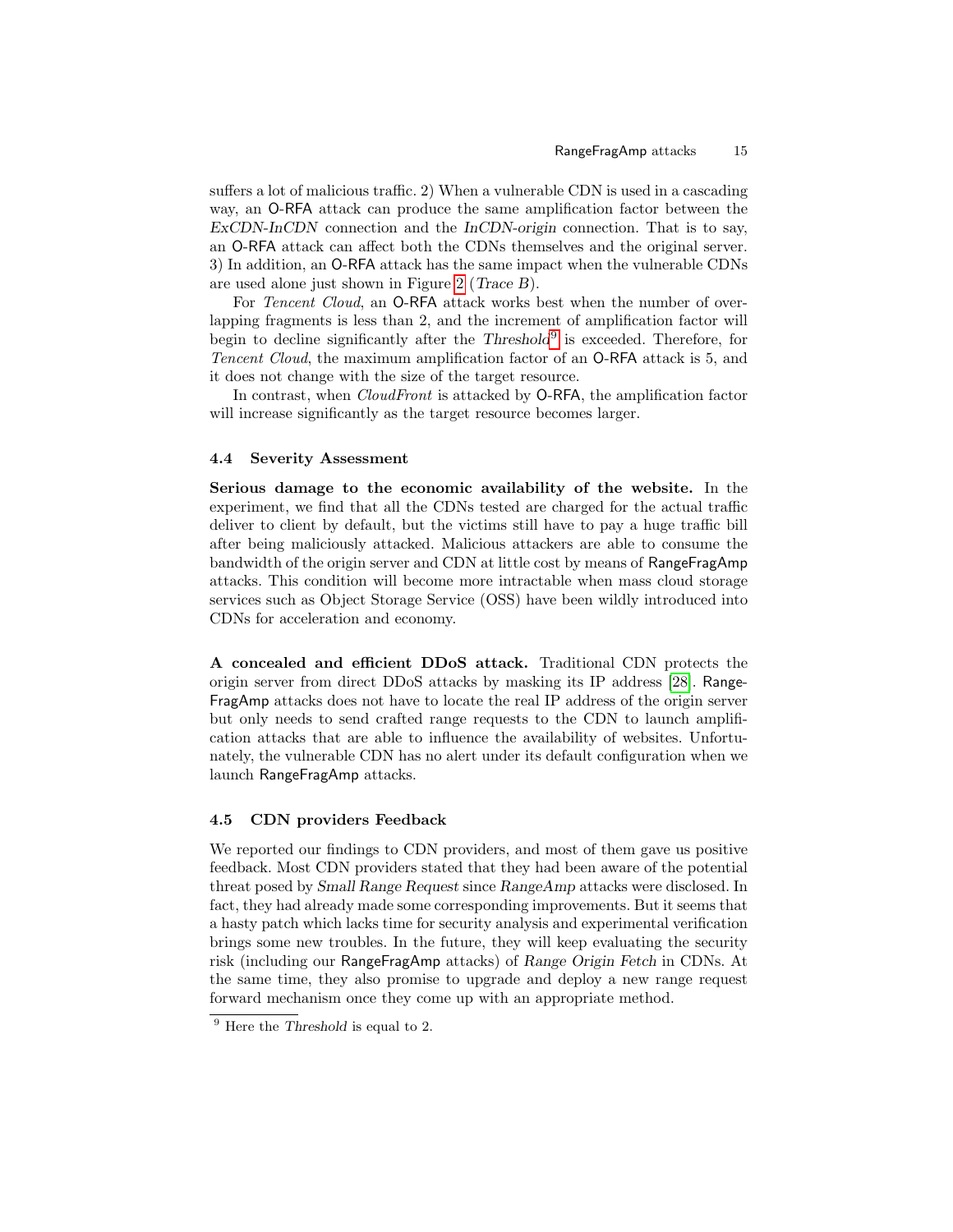As for the size of the fragment, that indicator has the greatest influence on the amplification factor of RangeFragAmp attacks. All providers indicate that, the current value of the fragment size comes from the experience-based setting during the product design stage. In the future, they will refer to our mitigation solutions and keep improving the stability and security of Range Origin Fetch in subsequent upgrade.

# 5 Mitigation

In this section, we will further discuss the root cause of RangeFragAmp vulnerabilities, limitations of our attack, and mitigation solutions.

#### 5.1 Root Cause Analysis

The naive upgrade of Fragment policy on CDN without a comprehensive security analysis is the root cause of the RangeFragAmp vulnerability. The paper proposed by Li et al. has fully discussed the flaws in the HTTP range request on RFC 7233 [\[8\]](#page-19-1). Moreover, they found there were no additional illustrations on range request in the newest HTTP/2 protocol which made RangeAmp can threat both in  $HTTP/1.1$  and  $HTTP/2$  [\[8,](#page-19-1)[29\]](#page-20-3). They hold the opinion that, unclear definition and security negligence of the specification constitute the root cause of RangeAmp vulnerabilities and the implementation flaw of greatly worsen it.

Through the analysis of the experimental results, we believe that the root cause of RangeFragAmp attacks and RangeAmp attacks are similar. There are few considerations about proxy forwarding scenarios like CDN when designing protocol of HTTP range request. Differently, CDN providers have more influence on RangeFragAmp attacks. For a S-RFA attack, the fragment size will affect the amplification factor directly. We notice that, there is a large variation in the size of the fragment among diverse CDNs. To find out the reasons, we have contacted the CDN provider. In the experiment, we find that Tencent Cloud performs best in a S-RFA attack test due to its barely 4096 (4K) fragment size. Their engineers respond that, the fragment size they set is based on the need for 4K alignment of the cache system on the edge nodes, which can speed up the cache reading and integration. At the same time, they also set different transmission fragment sizes for different requested files. In contrast, other providers claim that their fragment sizes are based on the experience of developers or just from designs of peers, without sufficient security reasons. Therefore, we believe that the lack of security analysis in planning and designing phase leads to the differences in the performance of defending S-RFA attack among CDN providers.

As for an O-RFA attack, it is caused by the CDN lack of boundary checking and loose forwarding mechanisms for range requests. In our experiments, we find that two vulnerable CDNs are at risk of being exploited by O-RFA attack, though they have different performance features. When the Threshold is exceeded, the probability that the request is responded to by the cache in the edge node will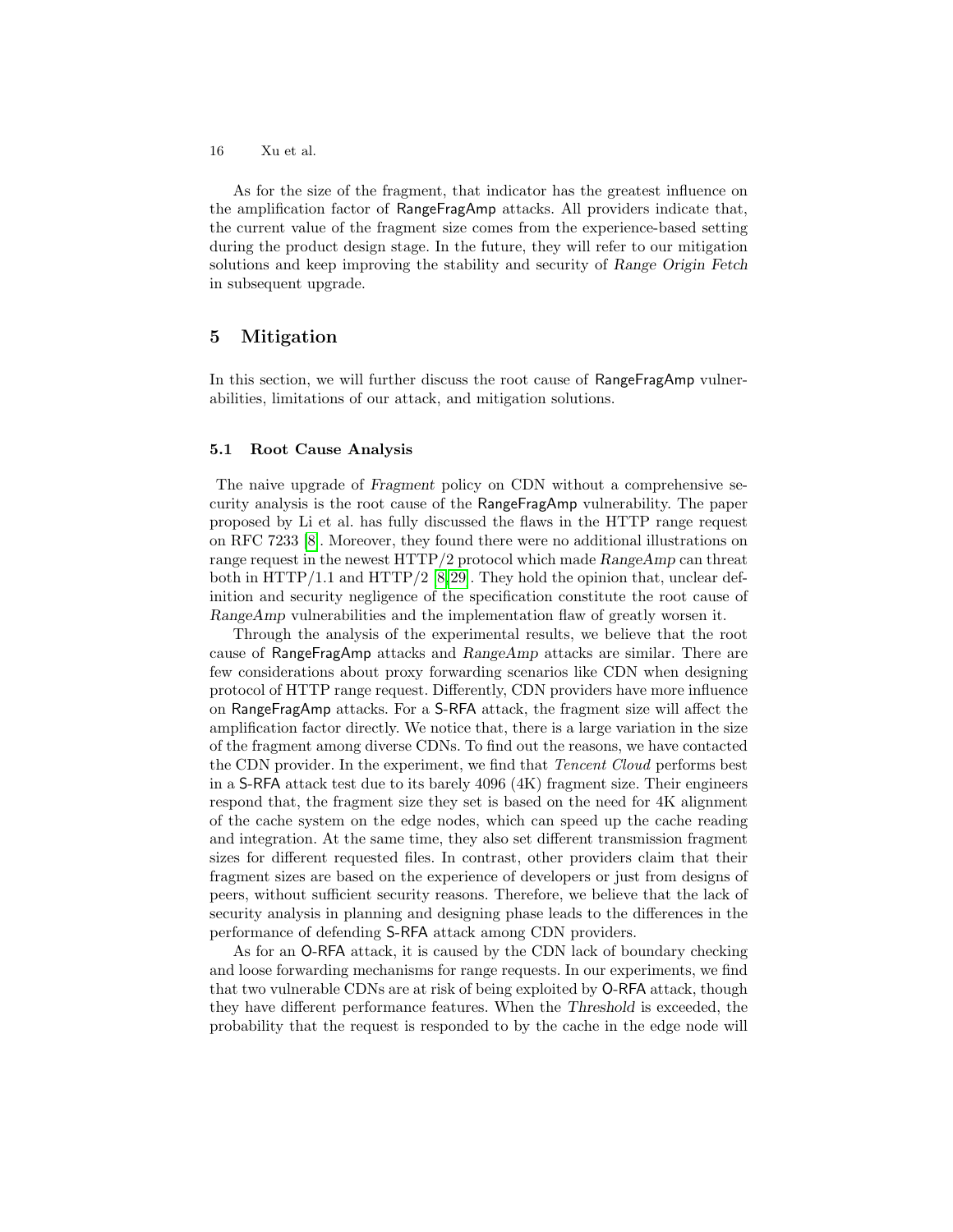be greatly increased. That is why the amplification factor attacked by O-RFA in Tencent Cloud is not sensitive to the size of target resource.

As for CloudFront, it adopts an extremely loose range request mechanism, and it even automatically corrects most of the illegal requests from clients, which causes the amplification factor of an O-RFA attack to increase significantly according to the size of the target file.

#### 5.2 Limitation

Actually, RangeFragAmp attacks have some limitation and it not suitable for all scenarios. On the one hand, a S-RFA attack has a larger amplification factor and wider victim target. On the other hand, the effect of traffic consumption is not as good as an O-RFA attack. Once all the fragments of the target resource have been transmitted or stored in the cache of edge nodes, a S-RFA attack will become futile. Because the edge node will directly respond to subsequent range request of the attacker from the cache. In fact, a S-RFA attack is more often used to launch attacks from small bandwidth condition such as cellular networks. Whereas, an attacker can launch S-RFA attack free of geographic restriction.

Besides, an O-RFA attack has a better traffic consumption effect. Because its amplification factor is related to the size of the target resource. Therefore, an O-RFA attack can not only attack the origin server but also affect the performance of CDN itself. However, an O-RFA attack has stricter requirements on the bandwidth and range fragment combinations of the attacker compared with a S-RFA attack. Therefore, it is more suitable for the attacker who has a large bandwidth, such as the terminal in high-speed Ethernet.

#### 5.3 Solutions

Actually, previous studies have proposed many mitigation schemes. For example, Li et al. suggested fixing this problem from the server side, CDN side and protocol side [\[4\]](#page-18-3). After evaluation, we believe that it too difficult to resist this kind of amplification attack without affecting the normal host on server side. Because it is hard to distinguish the message of the attacker from the normal request, especially for distributed CDN nodes. On the other hand, revising a well-defined and security-aware RFC is indeed a solution able to fix this problem thoroughly. However, the new protocol still requires many researchers to analyze and design, and the protocol upgrade process often takes several years.

Therefore, we believe that improving the range request forwarding policy on the CDN side is the most effective and low-cost approach at present. For example, the edge nodes of CDN should switch to different fragment sizes according to the range of client requests and resource capacity, just like *Tencent Cloud* does. In addition, adopting an incremental caching mechanism on the edge node can reduce the pressure on the origin server effectively when CDN forward request to the origin server. Besides, a better CDN should adopt some more stringent range forwarding policies, including boundary checking and input semantic analysis. Moreover, it is supposed to avoid unnecessary expansion interpretation and reject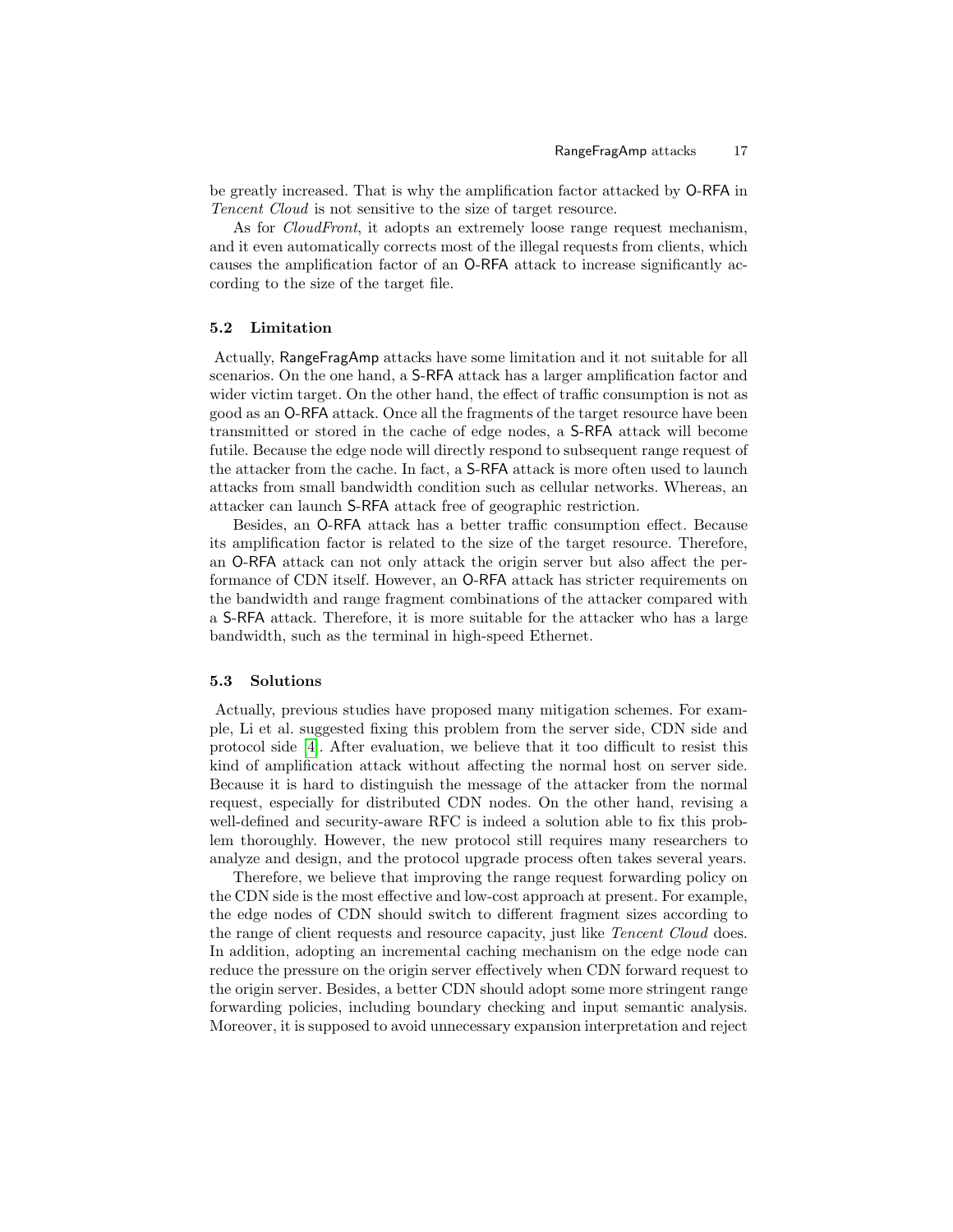unreasonable access requests. Last but not the least, we agree with Li et al. on their opinion that CDNs should perform a full security evaluation before supporting new protocol features [\[4\]](#page-18-3).

## 6 Related Work

HTTP Range Security. Our work is based on RangeAmp attacks [\[4\]](#page-18-3). And as far as we know, there is no more academic literature discussing the security risks posed by range requests in CDN the environment before. After RangeAmp attacks were published, we revisited the rationale for the attack and tested its latest performance on the most representative CDNs. Our research shows that all the CDNs selected have upgraded the range forwarding policy and fixed the vulnerabilities exploited by RangeAmp, but the improved forwarding mechanism has brought new problems. Therefore, we propose a novel range fragment amplification attack based on the existing range request forwarding mechanism to implement the traffic consumption and amplification attack on the CDNs and origin servers.

CDN Security. As an important network infrastructure, CDN is favored by users for its accessibility and security protection [\[30\]](#page-20-4). According to reports [\[31\]](#page-20-5), there is nearly one-fifth of the current Internet traffic transmitted through CDNs. Therefore, the security of CDNs has always been concerned by researchers. For example, Triukose et al. [\[3\]](#page-18-2) proposed an attack which have abilities to exhaust the bandwidth of origin server by dropping the front-end connections rapidly. However, this attack has been proved ineffective in most CDNs [\[32\]](#page-20-6). Furthermore, DDoS protection of vulnerable can be directly nullified and abused to attack the origin server through RangeAmp attacks proposed by Li et al [\[4\]](#page-18-3). They also mention that, an OBR attacker can set a small TCP receive window to make himself only receive little data. In Fact, we evaluate these attacks in our experiment, and find most CDNs tested can mitigate them now. In contrast, our proposed RangeFragAmp attacks can adapt to the new range request forward mechanism on the CDNs, and bypassing the DDoS protection provided by CDNs for the origin server. In addition, we also take economic factors into consideration. Actually, Our RangeFragAmp attacks can be used as a potential scheme of EDoS attack, which can effectively destroy the economic sustainability of websites.

Amplification Attacks. Our research is also a kind of amplification attack which has long been well studied. For example, Booth et al. [\[7\]](#page-19-0) revealed that, an UDP amplification attack can reach an amplification factor of 556 by recruiting UDP servers on the Internet as reflectors. Mairos et al. [\[33\]](#page-20-7) introduced a new breed of DNS amplification which has an amplification factor of 44. In fact, the factor of amplification attack is enlarged with the introduction of CDN [\[34\]](#page-20-8). For example, RangeAmp attacks can even have an amplification factor of 43,300 [\[4\]](#page-18-3).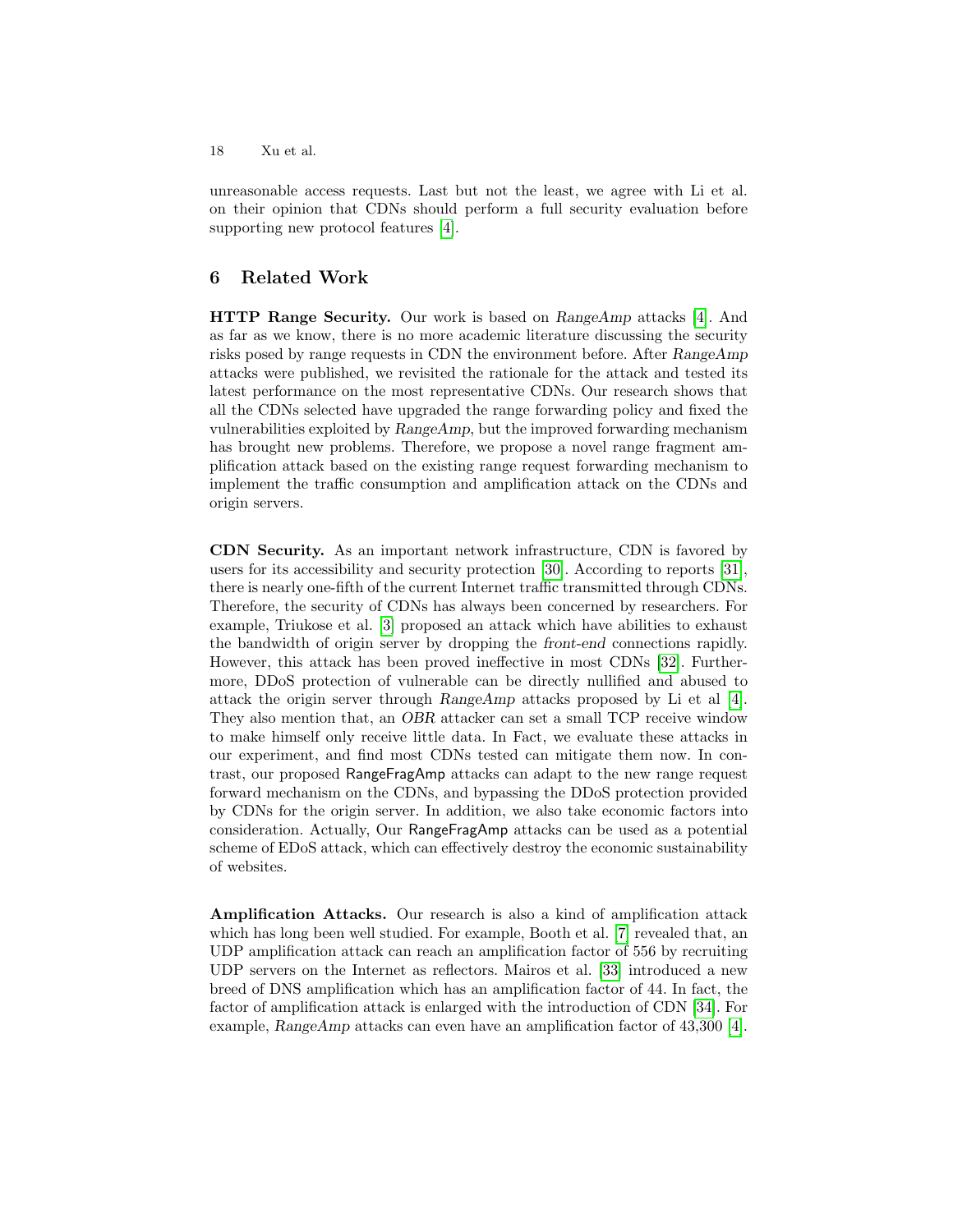Therefore, the harm of amplification attacks in CDN is more serious to a certain extent. RangeFragAmp attacks we proposed have a larger amplification factor than those in the traditional network. Even compared with RangeAmp attacks that same to use the range request mechanism of CDN, RangeFragAmp attacks have better concealment and adaptability to the capabilities of attackers. In fact, our experiment shows that the former has been mitigated by most CDNs.

# 7 Conclusion

In this paper, we revisited HTTP range request cased content fetching amplification issue and evaluated the deployed defenses of mainstream CDN providers. We propose a novel amplification attacks, RangeFragAmp attacks, which take advantage of the defect of the HTTP range request mechanism on CDNs. At the same time, we evaluated the feasibility and severity of the RangeFragAmp attacks in the wild. Lack of security considerations and arbitrary setting of fragment size in the planning stage are the root causes of the vulnerability. In addition, we disclosed our findings to CDN providers and offered our mitigation solutions to them. In the future, we hope to cooperate with CDN providers and academic researchers to discuss CDN security and potential improvement measures.

# Acknowledgment

We would like to thank the research and development engineers of the CDNs. The fruitful discussion with them helps us better understand the working mechanism of CDN and the design principle behind it, which provides ideas for our subsequent research. At the same time, we are grateful to the reviewers for their comments and suggestions, their feedback helped us build a better job.

## References

- <span id="page-18-0"></span>1. OpenCDN. The idea of traffic amplification attacks, 2013. [http://drops.wooyun.](http://drops.wooyun.org/papers/679) [org/papers/679](http://drops.wooyun.org/papers/679).
- <span id="page-18-1"></span>2. Jianjun Chen, Xiaofeng Zheng, Hai-Xin Duan, Jinjin Liang, Jian Jiang, Kang Li, Tao Wan, and Vern Paxson. Forwarding-loop attacks in content delivery networks. In NDSS, 2016.
- <span id="page-18-2"></span>3. Sipat Triukose, Zakaria Al-Qudah, and Michael Rabinovich. Content delivery networks: protection or threat? In European symposium on research in Computer Security, pages 371–389. Springer, 2009.
- <span id="page-18-3"></span>4. Weizhong Li, Kaiwen Shen, Run Guo, Baojun Liu, Jia Zhang, Haixin Duan, Shuang Hao, Xiarun Chen, and Yao Wang. Cdn backfired: Amplification attacks based on http range requests. In 2020 50th Annual IEEE/IFIP International Conference on Dependable Systems and Networks (DSN), pages 14–25. IEEE, 2020.
- <span id="page-18-4"></span>5. Radware. Amplification Attack, url = https://www.radware.com/security/ddosknowledge-center/ddospedia/amplification-attack,.
- <span id="page-18-5"></span>6. cloudfront. What is a dns amplification attack?, 2020. [https://www.cloudflare.](https://www.cloudflare.com/learning/ddos/dns-amplification-ddos-attack/) [com/learning/ddos/dns-amplification-ddos-attack/](https://www.cloudflare.com/learning/ddos/dns-amplification-ddos-attack/).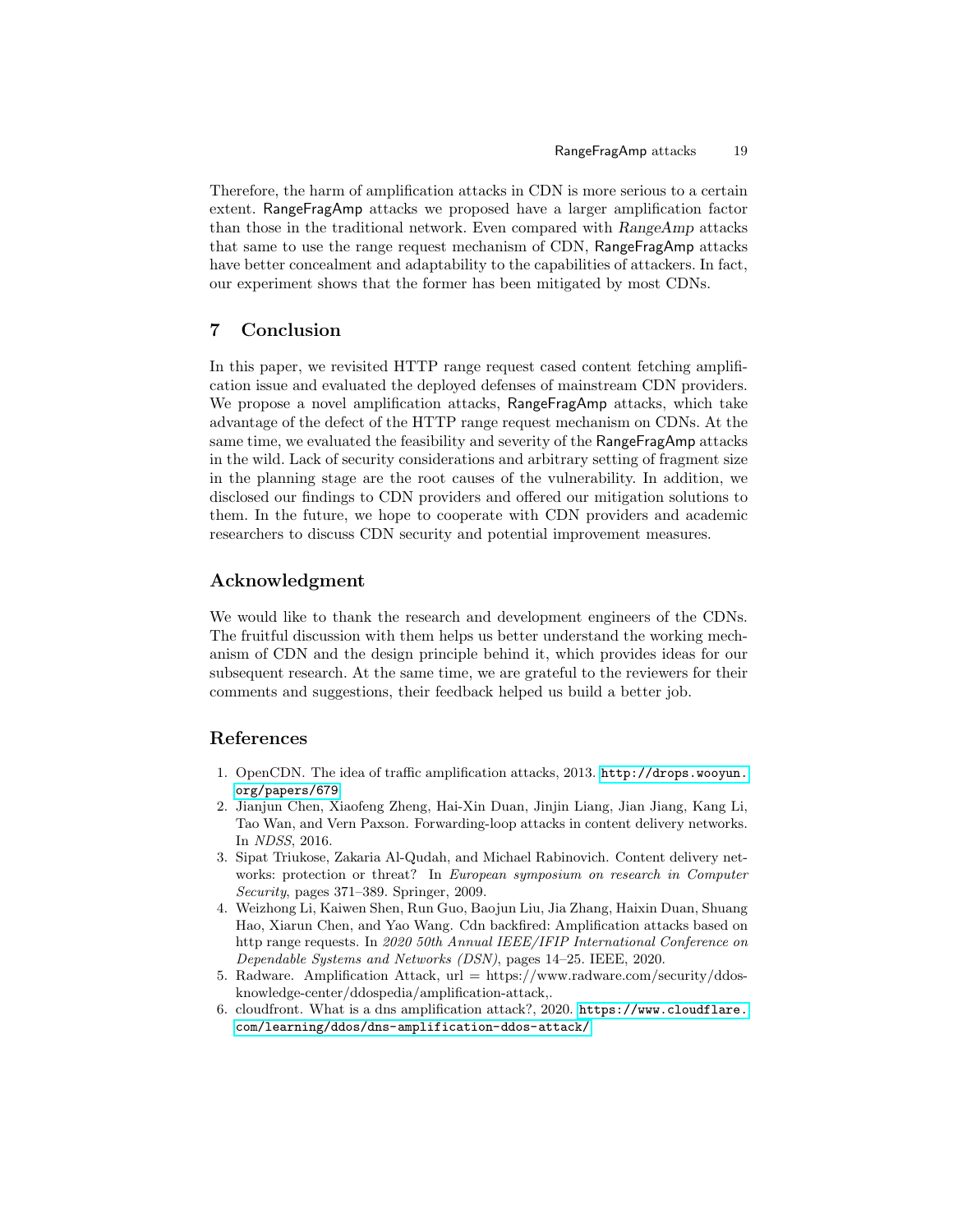- 20 Xu et al.
- <span id="page-19-0"></span>7. Todd G Booth and Karl Andersson. Elimination of dos udp reflection amplification bandwidth attacks, protecting tcp services. In International Conference on Future Network Systems and Security, pages 1–15. Springer, 2015.
- <span id="page-19-1"></span>8. R Fielding, Yves Lafon, and Julian Reschke. Hypertext transfer protocol  $(\text{http/1.1}):$  range requests. IETF RFC7233, June, 2014.
- <span id="page-19-2"></span>9. Alibaba Cloud. Alibaba Cloud Content Delivery Network, url = https://www.alibabacloud.com/product/cdn,.
- <span id="page-19-3"></span>10. Tencent Cloud. Tencent Cloud Content Delivery Network, url = https://intl.cloud.tencent.com/product/cdn,.
- <span id="page-19-4"></span>11. Baidu AI Cloud. Baidu AI Cloud Content Delivery Network, url = https://intl.cloud.baidu.com/product/cdn.html,.
- <span id="page-19-5"></span>12. Huawei Cloud. Huawei Cloud Content Delivery Network, url = https://www.huaweicloud.com/en-us/product/cdn.html,.
- <span id="page-19-6"></span>13. Amazon Web Services. Amazon CloudFront Content Delivery Network, url = https://aws.amazon.com/cloudfront/, urldate  $= 2021-02-10$ .
- <span id="page-19-7"></span>14. Xuan Liu, Peng Yang, Yongqiang Dong, and Syed Hassan Ahmed. A comparative analysis of content delivery capability for collaborative dual-architecture network. In International Conference on Collaborative Computing: Networking, Applications and Worksharing, pages 63–72. Springer, 2017.
- <span id="page-19-8"></span>15. Tencent. Tencent cloud security white paper. Technical report, Tencent Cloud Security Team & Tencent Research Institute Security Research Center, June 2019.
- <span id="page-19-9"></span>16. Yuqiang Wen, Yuqiang Chen, Meng-Liang Shao, Jian-Lan Guo, and Jia Liu. An efficient content distribution network architecture using heterogeneous channels. IEEE Access, 8:210988–211006, 2020.
- <span id="page-19-10"></span>17. Ben Falchuk, Tomasz Zernicki, and Michal Koziuk. Towards streamed services for ˙ co-located collaborative groups. In 8th International Conference on Collaborative Computing: Networking, Applications and Worksharing (CollaborateCom), pages 306–315. IEEE, 2012.
- <span id="page-19-11"></span>18. Marco Biazzini, Patricia Serrano-Alvarado, and Raziel Carvajal-Gomez. Towards improving user satisfaction in decentralized p2p networks. In 9th IEEE International Conference on Collaborative Computing: Networking, Applications and Worksharing, pages 315–324. IEEE, 2013.
- <span id="page-19-12"></span>19. Tencent Cloud. Enterprise Content Delivery Network User Guide Product Documentation. Tencent, April 2020.
- <span id="page-19-13"></span>20. GlobalDots. How to Evaluate and Implement a Multi-CDN Strategy,  $url =$ https://www.globaldots.com/content-delivery-network-explained,.
- <span id="page-19-14"></span>21. KyoungSoo Park and Vivek S Pai. Deploying large file transfer on an http content distribution network. In WORLDS, 2004.
- <span id="page-19-15"></span>22. K. Hong, Y. Kim, H. Choi, and J. Park. Sdn-assisted slow http ddos attack defense method. IEEE Communications Letters, 22(4):688–691, 2018.
- <span id="page-19-16"></span>23. Tushar Deshpande, Panagiotis Katsaros, Stylianos Basagiannis, and Scott A Smolka. Formal analysis of the dns bandwidth amplification attack and its countermeasures using probabilistic model checking. In 2011 IEEE 13th International Symposium on High-Assurance Systems Engineering, pages 360–367. IEEE, 2011.
- <span id="page-19-17"></span>24. Marios Anagnostopoulos, Georgios Kambourakis, Panagiotis Kopanos, Georgios Louloudakis, and Stefanos Gritzalis. Dns amplification attack revisited. Computers & Security, 39:475–485, 2013.
- <span id="page-19-18"></span>25. Aqsa Kashaf, Vyas Sekar, and Yuvraj Agarwal. Analyzing third party service dependencies in modern web services: Have we learned from the mirai-dyn incident? In Proceedings of the ACM Internet Measurement Conference, pages 634–647, 2020.